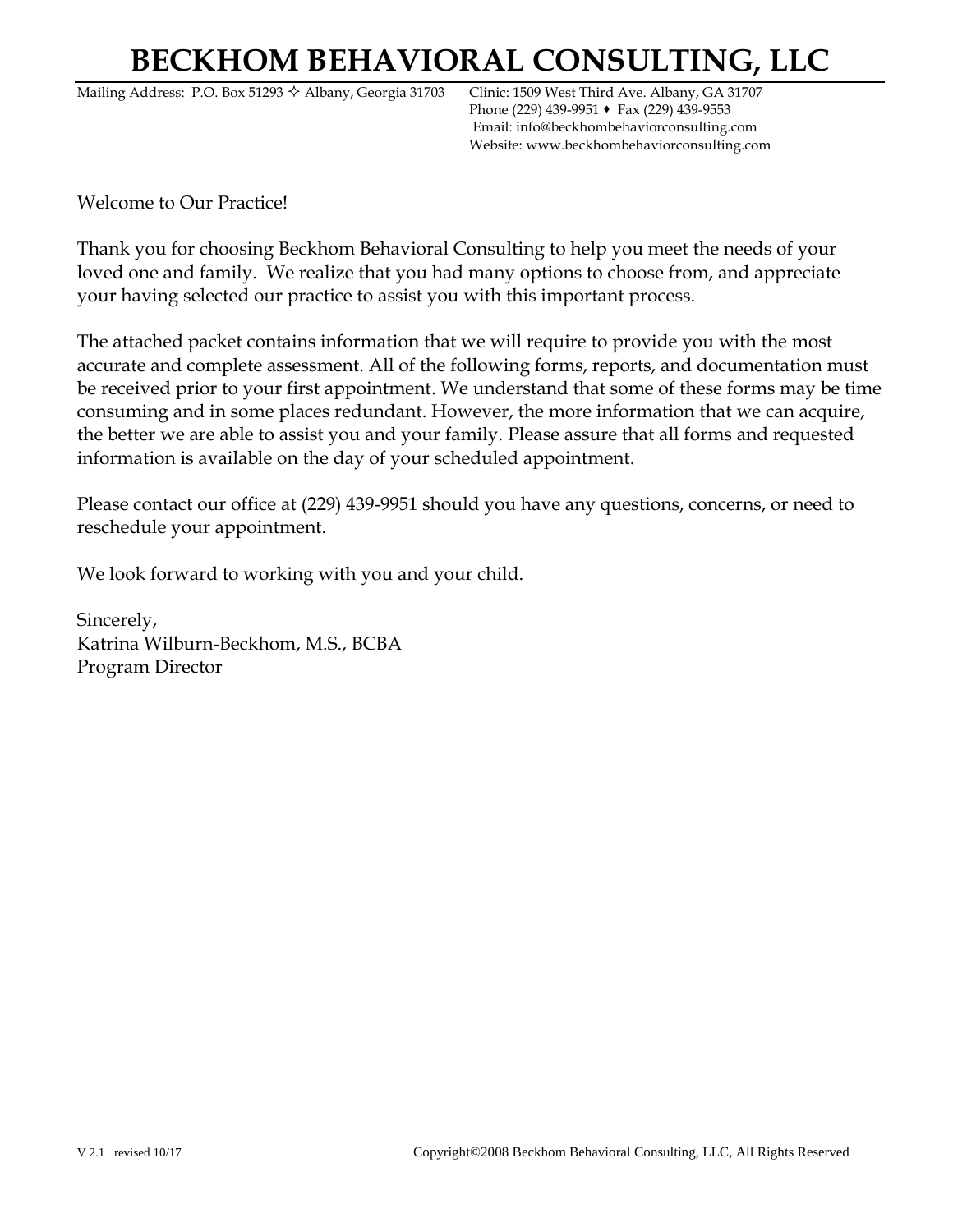The attached packet includes important information about our practice, including fees, payment policies, privacy policies and client rights. Please take time to review all of the information carefully. A client intake form and consent form are also included and must be completed and returned prior to your first appointment. Please attach any additionally requested information.

# **Included For Completion:**

- □ Psychosocial Assessment (Intake Forms)
- □ Client Confidentiality Form
- Authorization to Exchange Information Form
- □ Photograph Consent Form
- **D** Payment Contract
- **D** Consent For Treatment
- □ Receipt of Policies and Procedures, Client's Rights, and Notice of Privacy Policies

# **Provide the following Additional Documents**

- $\Box$  Copy of most recent IEP/IFSP (include Behavior Intervention Plan BIP-if applicable)
- □ Copy of most recent comprehensive evaluation (i.e., psychological, behavioral, etc.)
- □ Copy of report indicating a Diagnosis of Autism (Diagnostic codes (299.0; 299.8) by a licensed practitioner (not school report) (if seeking insurance funding)
- $\Box$  A prescription for ABA services by a physician
- $\Box$  Copy of most recent speech/occupational therapist evaluations and goals
- □ Copy of Relevant medical reports
- $\Box$  Copy of front and back of current insurance card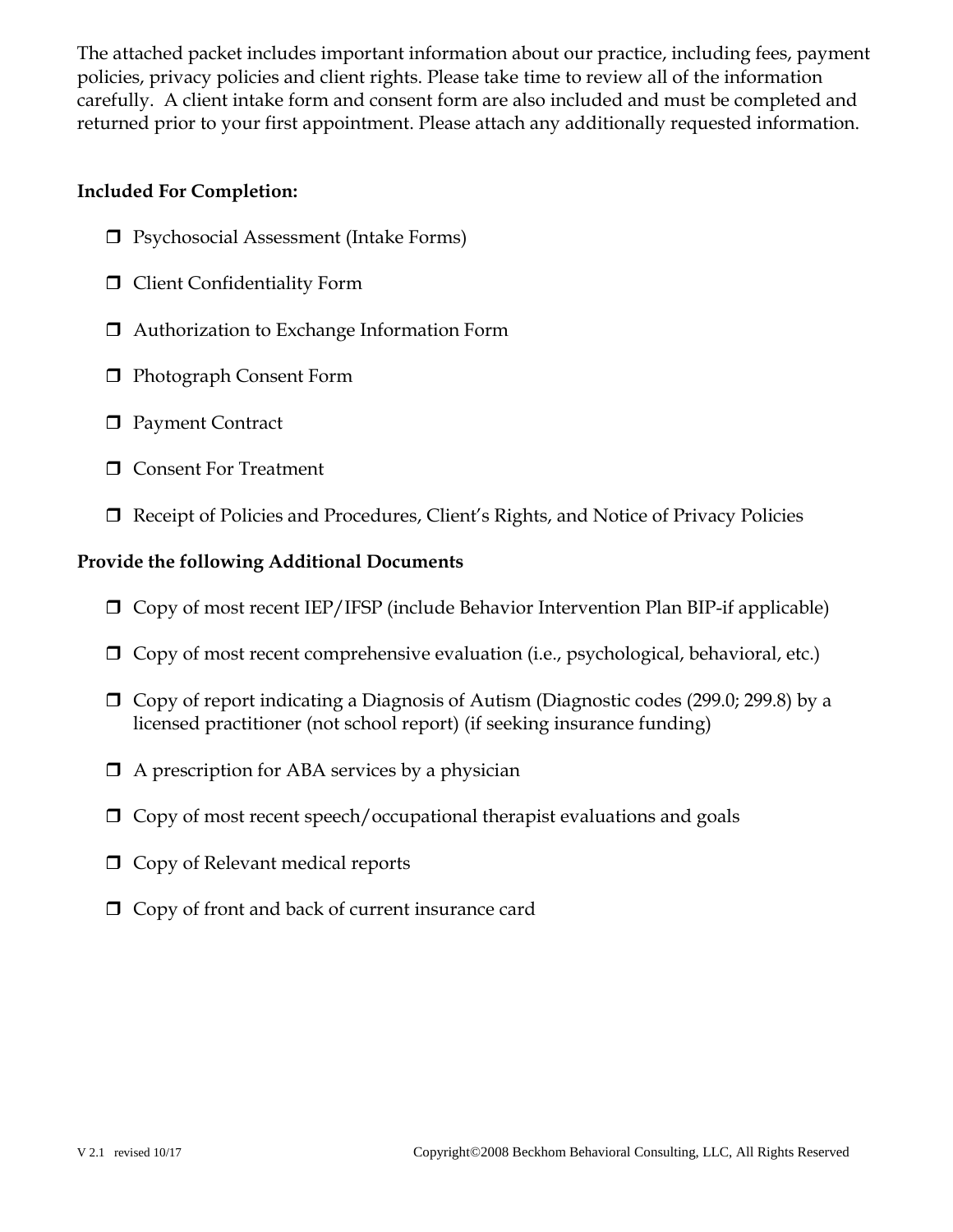# **BECKHOM BEHAVIORAL CONSULTING, LLC**

Mailing Address: P.O. Box 51293  $\diamond$  Albany, Georgia 31703 Clinic 1509 West Third Ave. Albany, GA. 31707

Phone (229) 439-9951 ♦ Fax (229) 439-9553 Email: autism-behaviorconsulting@hotmail.com Website: www.beckhombehaviorconsulting.com

# **Psychosocial Assessment (Intake Forms)**

| <b>Client Information</b> |        | <b>Today's Date:</b> |     |         |
|---------------------------|--------|----------------------|-----|---------|
| <b>Last Name:</b>         |        | Age:                 | vrs | months  |
| <b>First Name:</b>        |        | Date of Birth:       |     |         |
| <b>Middle Name:</b>       |        | Gender:              |     |         |
| Nickname:                 |        | Race:                |     |         |
| <b>Home Phone:</b>        |        | Lives With:          |     |         |
| Address:                  |        | County:              |     |         |
| City:                     | State: | Zip Code:            |     | Country |

| <b>Primary Diagnosis:</b>        | Age at Diagnosis: |
|----------------------------------|-------------------|
| <b>Secondary Diagnosis:</b>      | Age at Diagnosis: |
| <b>Other Diagnosis:</b>          | Age at Diagnosis: |
| <b>Other medical Conditions:</b> |                   |
| Allergies:                       |                   |

| Yes<br><b>Dietary Restrictions:</b><br>No     | Explain: |
|-----------------------------------------------|----------|
| Gastrointestinal problems<br><b>Yes</b><br>No | Explain: |
| <b>Stereotypical Behaviors</b><br>Yes<br>No   | Explain: |

| Mother or Legal Guardian Information |                                 |
|--------------------------------------|---------------------------------|
| <b>Full Name:</b>                    | <b>Relationship to Client:</b>  |
| Address:                             | <b>Marital Status:</b>          |
| City:                                | Occupation:                     |
| State:<br>Zip:                       | <b>Business Phone:</b>          |
| <b>Home Phone:</b>                   | <b>Best Time to Contact:</b>    |
| <b>Cell Phone:</b>                   | Email:                          |
| Fax:                                 | <b>Primary Language Spoken:</b> |

| <b>Father or Legal Guardian Information</b> |                                 |
|---------------------------------------------|---------------------------------|
| <b>Full Name:</b>                           | <b>Relationship to Client:</b>  |
| <b>Address:</b>                             | <b>Marital Status:</b>          |
| City:                                       | Occupation:                     |
| State:<br>Zip:                              | <b>Business Phone:</b>          |
| <b>Home Phone:</b>                          | <b>Best Time to Contact:</b>    |
| <b>Cell Phone:</b>                          | Email:                          |
| Fax:                                        | <b>Primary Language Spoken:</b> |

| Applicant's Siblings: |      |         |
|-----------------------|------|---------|
| Name:                 | Age: | Gender: |
| Name:                 | Age: | Gender: |
| Name:                 | Age: | Gender: |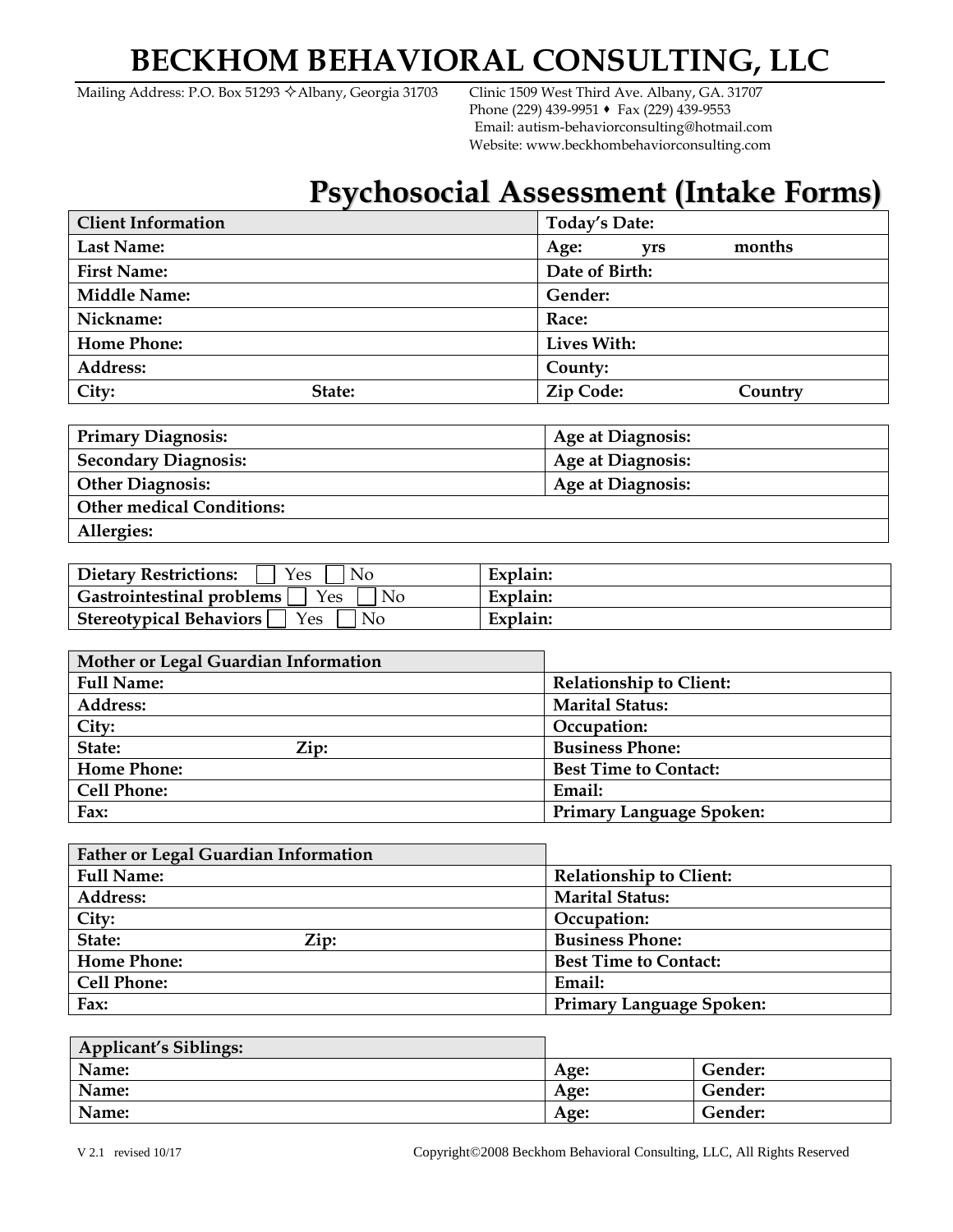| <b>Family History:</b>                                                                                                                                                  |           |                         |
|-------------------------------------------------------------------------------------------------------------------------------------------------------------------------|-----------|-------------------------|
| Is there a family history of any learning<br>difficulties, attention difficulties, psychological<br>disorders, developmental delay, and/or substance<br>abuse problems? | No<br>Yes | If yes, please explain. |
|                                                                                                                                                                         |           |                         |
|                                                                                                                                                                         |           |                         |
|                                                                                                                                                                         |           |                         |
|                                                                                                                                                                         |           |                         |
|                                                                                                                                                                         |           |                         |

| <b>Medical Information</b>                            |        |                |                 |
|-------------------------------------------------------|--------|----------------|-----------------|
| Is the individual on medication?<br>No<br>Yes         |        |                |                 |
| If yes, list medication, administration times, usage: |        |                |                 |
| <b>Type of Medication</b>                             | Dosage | Administration | <b>Used for</b> |
|                                                       |        | <b>Times</b>   |                 |
|                                                       |        |                |                 |
|                                                       |        |                |                 |
|                                                       |        |                |                 |
|                                                       |        |                |                 |
|                                                       |        |                |                 |

*Additional medications can be attached on a separate sheet of paper and stapled to this application*

| Are there medical conditions that would interfere with ABA therapy?<br>please explain. | No<br>$Yes \mid$<br>$\pm$ | If yes, |
|----------------------------------------------------------------------------------------|---------------------------|---------|
|                                                                                        |                           |         |
|                                                                                        |                           |         |
|                                                                                        |                           |         |
|                                                                                        |                           |         |
|                                                                                        |                           |         |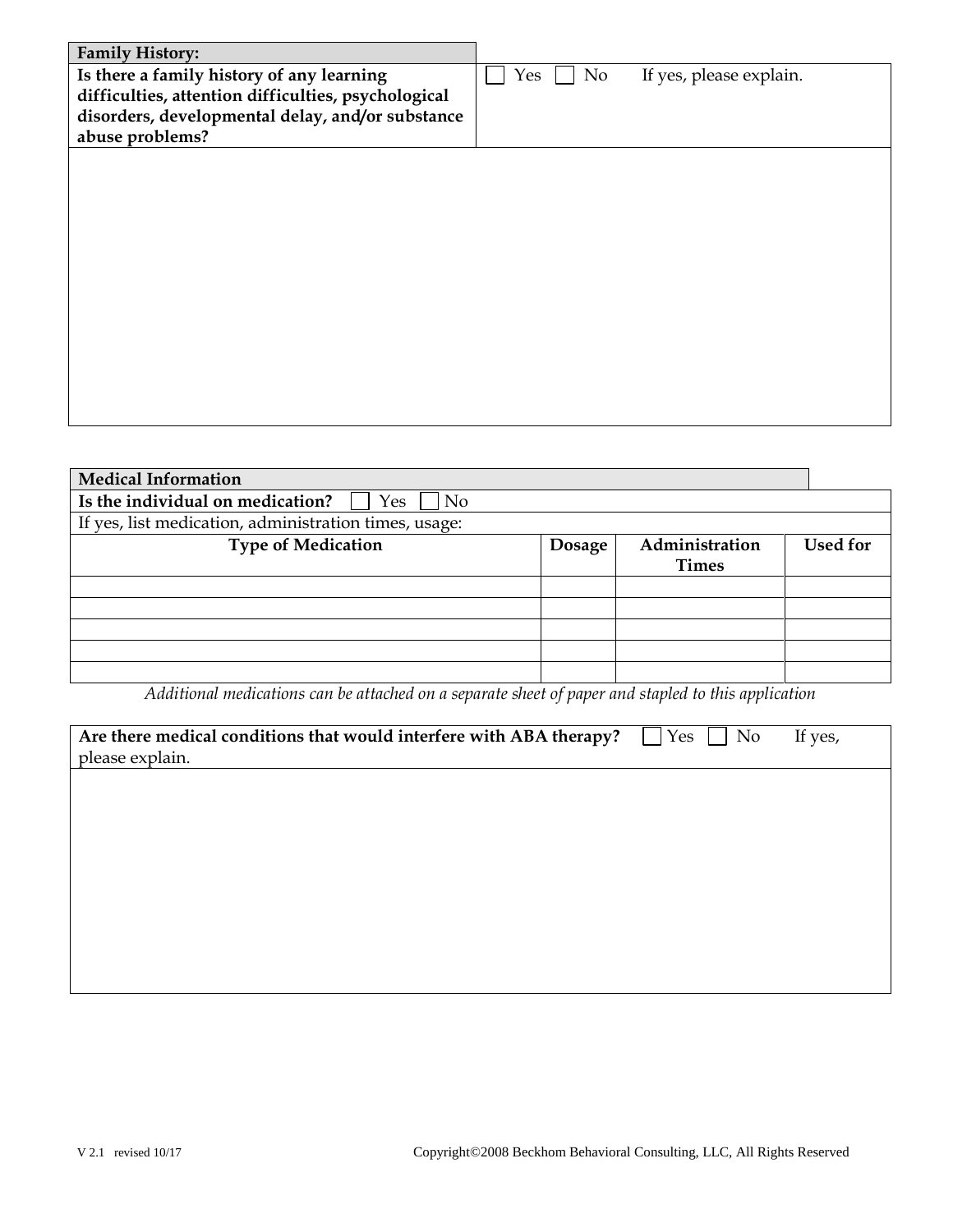| <b>History of Treatment</b>                                                                                     |                                                                                                        |
|-----------------------------------------------------------------------------------------------------------------|--------------------------------------------------------------------------------------------------------|
| <b>Behavior Consultation Provider</b>                                                                           | Dates of service: ________ to _______                                                                  |
| Provider Agency:                                                                                                |                                                                                                        |
| Provider Name:                                                                                                  |                                                                                                        |
| Provider Phone:                                                                                                 |                                                                                                        |
| Frequency of provider consultation:                                                                             |                                                                                                        |
| Methods of treatment by the provider.<br><b>ABA</b> Therapy<br>Greenspan/Floor time<br>Mental Health Counseling | Early Intervention Services<br>Life Skills Training, Vocational, Job Coach, etc<br>Other               |
|                                                                                                                 | Please describe services by the provider and program information. Describe results of treatment goals. |
|                                                                                                                 |                                                                                                        |
| <b>Present School/Community Placement</b>                                                                       |                                                                                                        |

|                 | <b>Present School/Community Placement</b> |      |                 |
|-----------------|-------------------------------------------|------|-----------------|
|                 | Name of School or Current Placement:      |      | Years attended: |
| <b>Address:</b> |                                           |      | Placement:      |
| City:           | State:                                    | Zip: | <b>Phone:</b>   |
| Teachers/Staff: |                                           |      |                 |

**Please describe primary goals and progress:**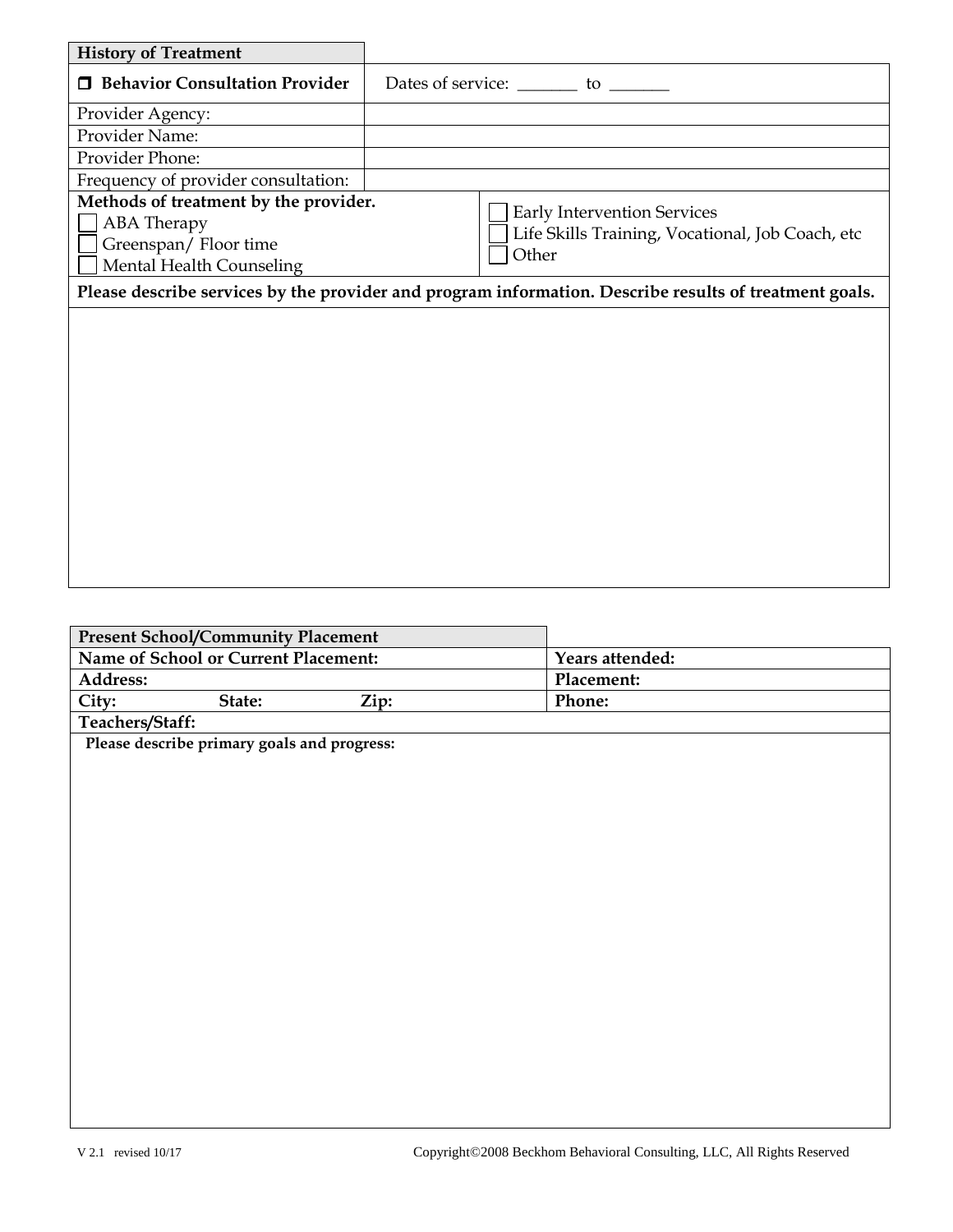## **Supportive Services**

**What other services is the individual currently receiving? Please enclose a copy of the IEP, IFSP, ISP, and Therapy goals from each area that is checked.**

| Service/Therapy                                                                          | Location       | Minutes/Week |  |
|------------------------------------------------------------------------------------------|----------------|--------------|--|
| <b>Early Intervention Services</b>                                                       | School<br>Home |              |  |
| Speech and/or language therapy                                                           | School<br>Home |              |  |
| Occupational and/or Physical Therapy                                                     | School<br>Home |              |  |
| Vision services in school                                                                | School<br>Home |              |  |
| Hearing services                                                                         | School<br>Home |              |  |
| <b>Adult Services</b>                                                                    | School<br>Home |              |  |
| Other                                                                                    | School<br>Home |              |  |
| Please describe the results of these therapies in regards to success in achieving goals. |                |              |  |

**Functional Skills: Describe the level of assistance the individual requires to complete daily task. Ex., Independently toilets self, needs physical assistance to get dressed, cannot tie shoes at all, needs help brushing teeth, bathing, grooming, requires 24/7 supervision, etc.**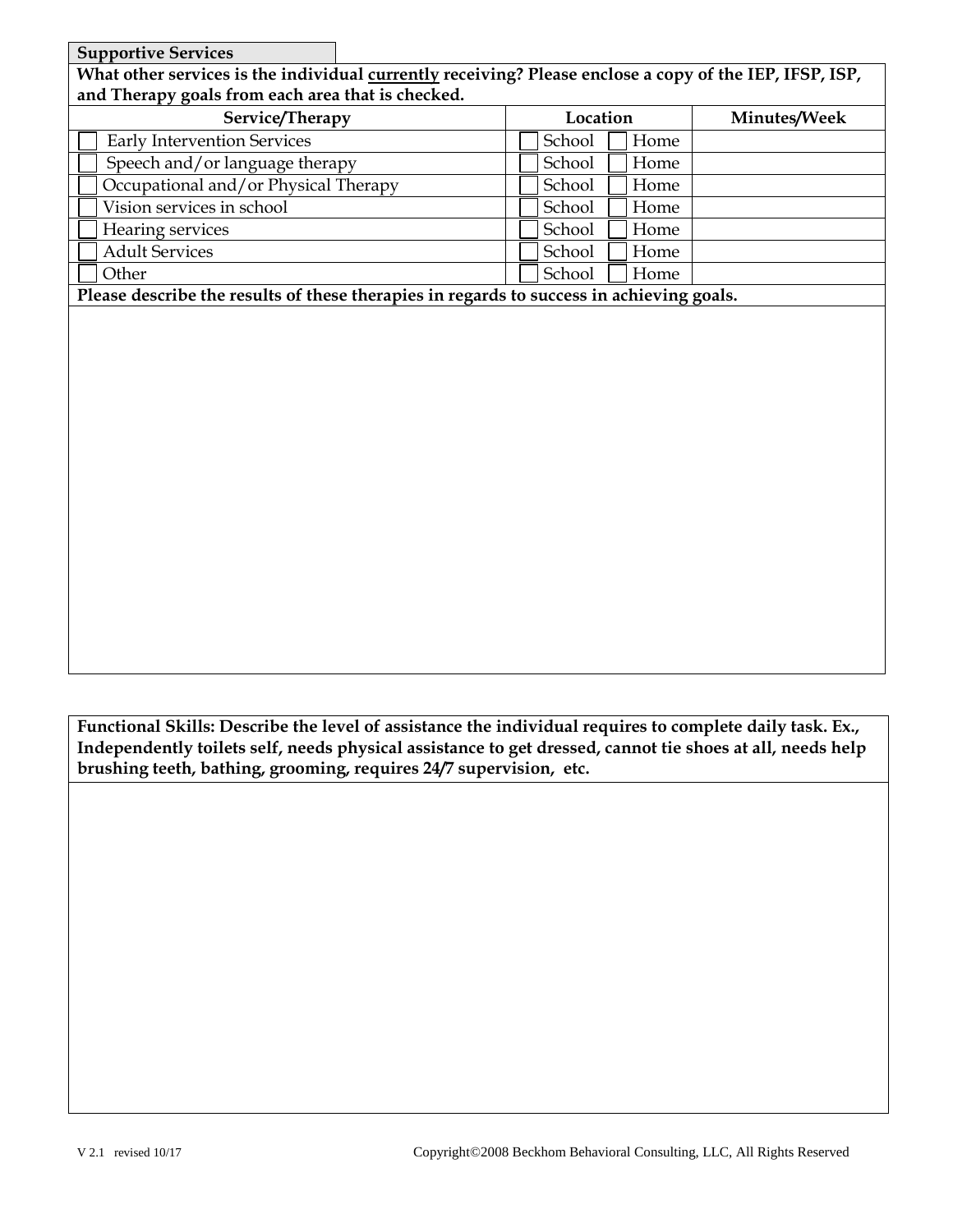**Problem Behavior: What, if any, behavioral challenges do the individual exhibit? Ex., self-injurious, aggressive towards others, destroys materials, runs away etc. Please explain. Include methods used to decrease these behaviors.**

**Communication Skills: What current communication skills does the individual have? Ex., gestures, pulls on adult, sign language, PECS, one word utterances, complete sentences, echolalia, etc. Please explain.**

**Social/Play Skills: Describe the individual's social or play skills. Ex., interacts well with others, play alone, plays with others, interacts with same age peers, has no friends, etc. Please explain. Include methods used to improve these behaviors.**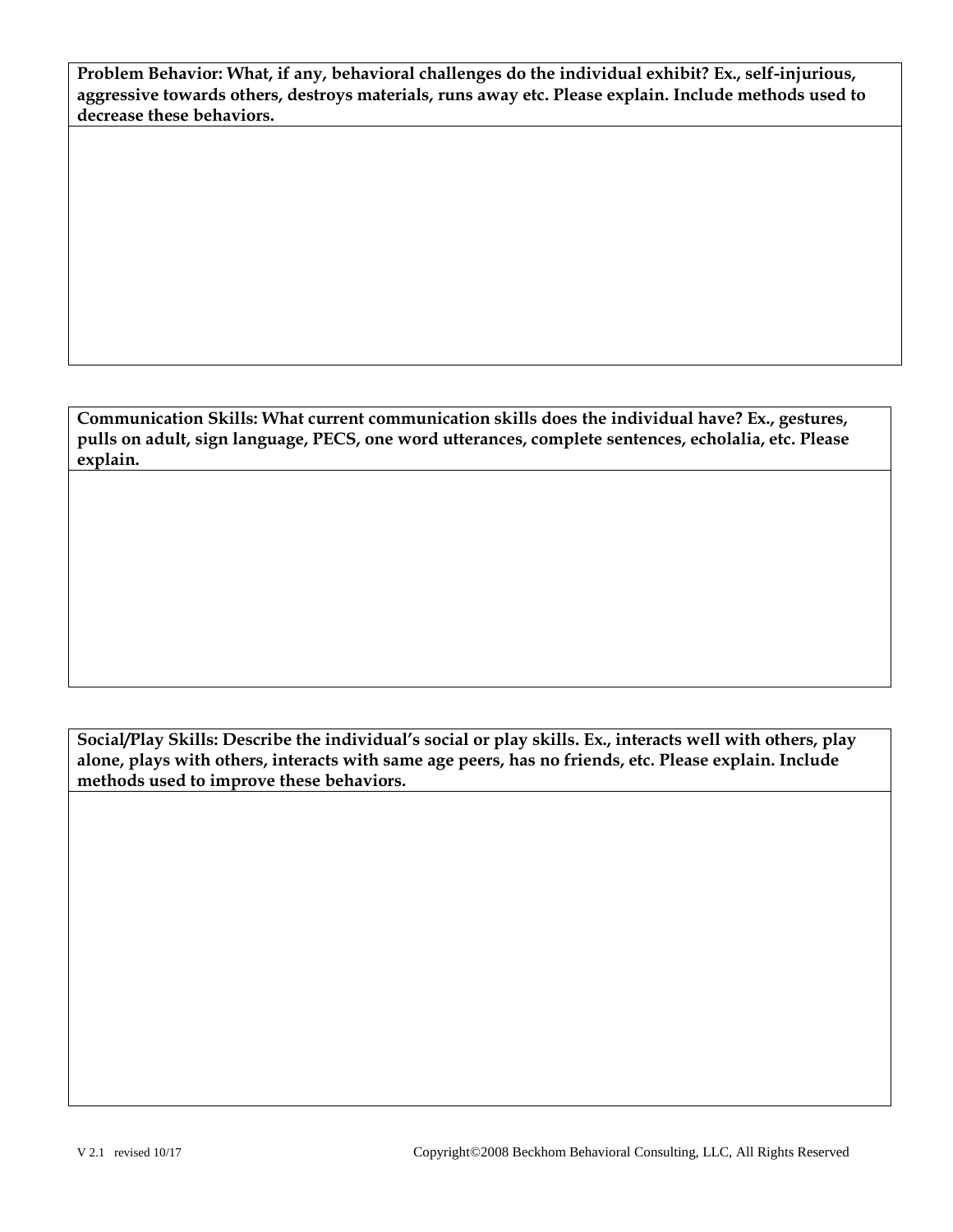**Talents/Hobbies/Strengths: List any special abilities, skills, strengths, the individual has:**

**Reinforcers: Please list interests (food, magazines, toys, leisure activities, etc.)**

**What else would you like us to know about the individual who needs services?**

**What are your immediate goals for the individual?**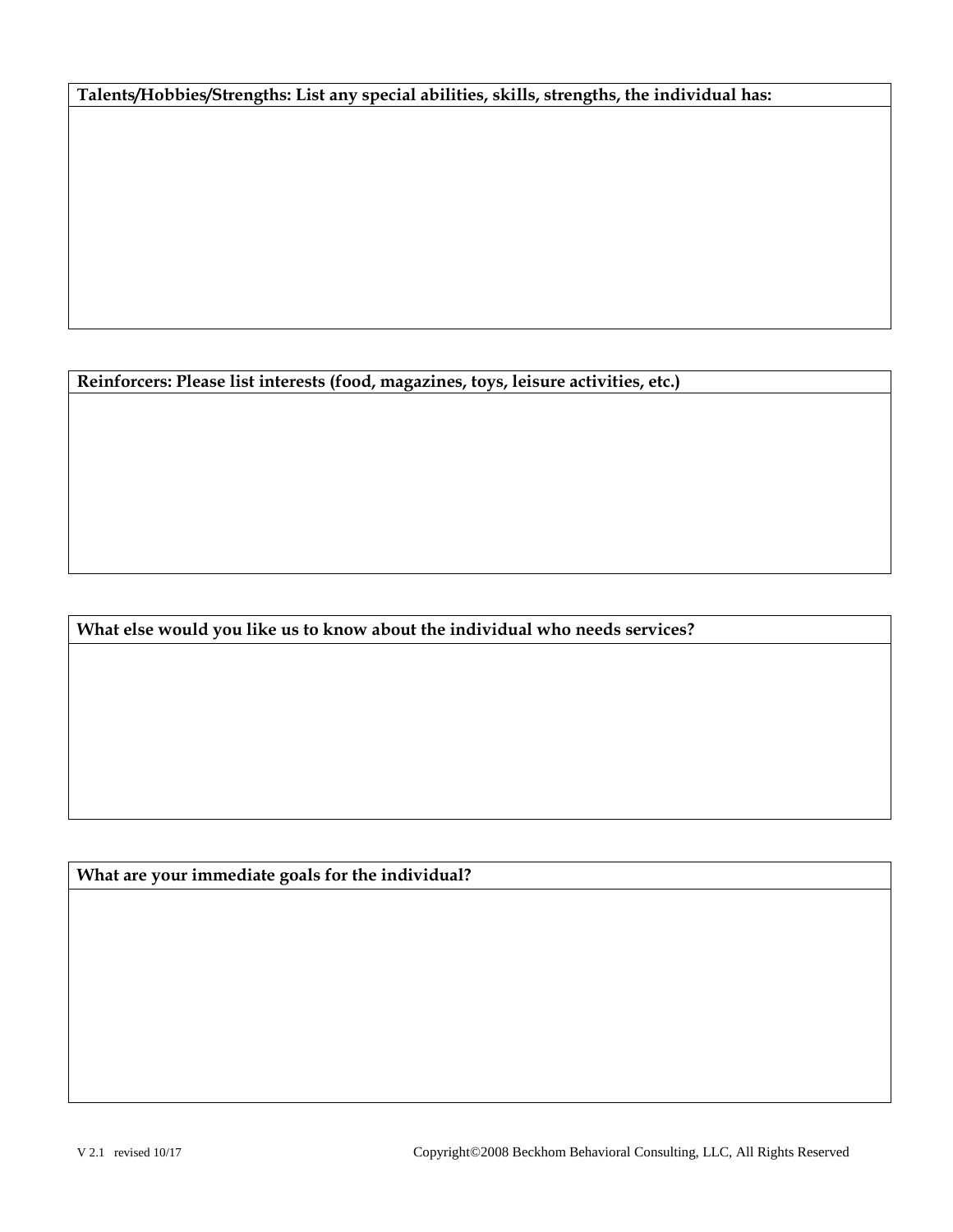| What level of involvement/commitment are you willing to make at home in order to achieve these |  |
|------------------------------------------------------------------------------------------------|--|
| goals?                                                                                         |  |

| What hours is the individual available for therapy? (generally between 8:30-5:30pm) |
|-------------------------------------------------------------------------------------|
| Monday                                                                              |
|                                                                                     |
| Tuesday                                                                             |
|                                                                                     |
| Wednesday                                                                           |
| Thursday                                                                            |
|                                                                                     |
| Friday                                                                              |
|                                                                                     |
|                                                                                     |

**The undersigned hereby acknowledge that the information contained in this application is accurate in all respects.**

| Date: $\frac{1}{\sqrt{1-\frac{1}{2}}\cdot\frac{1}{\sqrt{1-\frac{1}{2}}}}$ |
|---------------------------------------------------------------------------|
|                                                                           |
|                                                                           |
| Date: $\qquad \qquad$                                                     |
|                                                                           |

*\*Please send completed forms and supporting documents to:* **Beckhom Behavioral Consulting, LLC** P.O. Box 51293 ↓ Albany. GA.31703 Phone: (229) 439-9951 ☆ Fax: (229) 439-9553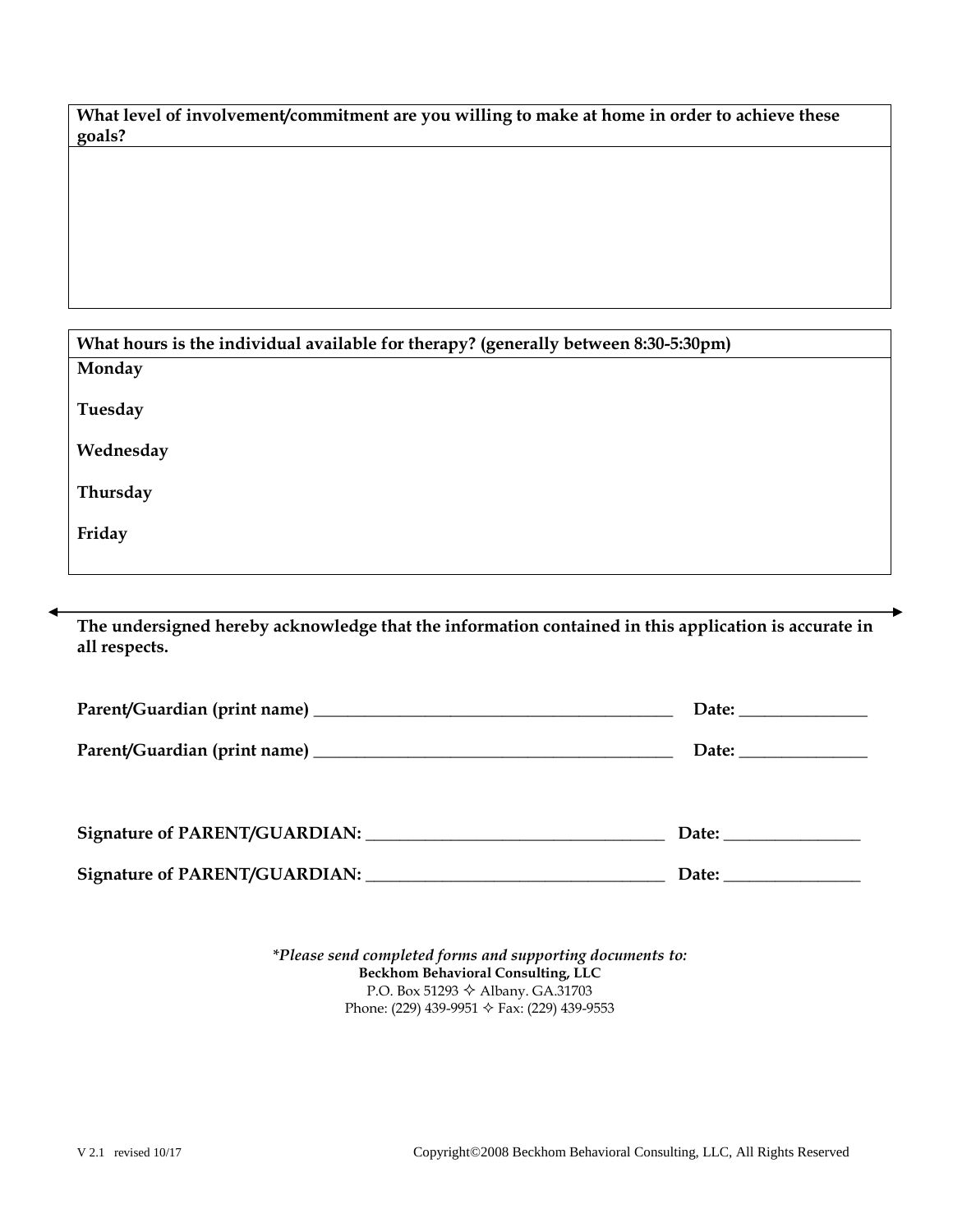# **BECKHOM BEHAVIORAL CONSULTING, LLC**

Mailing Address: P.O. Box 51293  $\diamond$  Albany, Georgia 31703 Clinic: 1509 West Third Ave. Albany, GA. 31707

Phone (229) 439-9951 ♦ Fax (229) 439-9553 Email: autism-behaviorconsulting@hotmail.com Website: www.beckhombehaviorconsulting.com

Client Name:  $\Box$  DOB:  $\Box$ 

# **Client Confidentiality**

Client confidentiality is a top priority at Beckhom Behavioral Consulting, LLC. Therefore, it is important that you provide us with the following information to ensure there is no violation of your privacy.

In the event that I, \_\_\_\_\_\_\_\_\_\_\_\_\_\_\_\_\_\_\_\_\_\_\_\_\_\_\_\_, am unable to be reached, Beckhom Behavioral Consulting may leave information with the following:

\_\_\_\_\_ Other Adult in Household (Name): \_\_\_\_\_\_\_\_\_\_\_\_\_\_\_\_\_\_\_\_\_\_\_\_\_\_\_\_\_\_

\_\_\_\_\_ On home Answering Machine (#): \_\_\_\_\_\_\_\_\_\_\_\_\_\_\_\_\_\_\_\_\_\_\_\_\_\_\_\_\_\_\_

\_\_\_\_\_ On Cell Phone (#): \_\_\_\_\_\_\_\_\_\_\_\_\_\_\_\_\_\_\_\_\_\_\_\_\_\_\_\_

\_\_\_\_\_ I may be reached at my work number: \_\_\_\_\_\_\_\_\_\_\_\_\_\_\_\_\_\_\_\_\_\_\_\_\_\_\_

\_\_\_\_\_ May leave a message at work on my voicemail: \_\_\_\_\_\_\_\_\_\_\_\_\_\_\_\_\_\_\_\_\_

\_\_\_\_\_ Other (Please specify): \_\_\_\_\_\_\_\_\_\_\_\_\_\_\_\_\_\_\_\_\_\_\_\_\_\_\_\_\_\_\_\_\_\_\_\_\_\_\_\_\_

**\_\_\_\_\_\_\_** (Initials) In the event that I am unable to be reached, Beckhom Behavioral Consulting **May Not** leave information with anyone but myself**.**

**I understand that if the status of any of this information changes, it will be my responsibility to inform the staff at Beckhom Behavioral Consulting.**

| Individual's Signature:      | Date: |
|------------------------------|-------|
| Parent/Guardian's Signature: | Date: |
| Parent/Guardian's Signature: | Date: |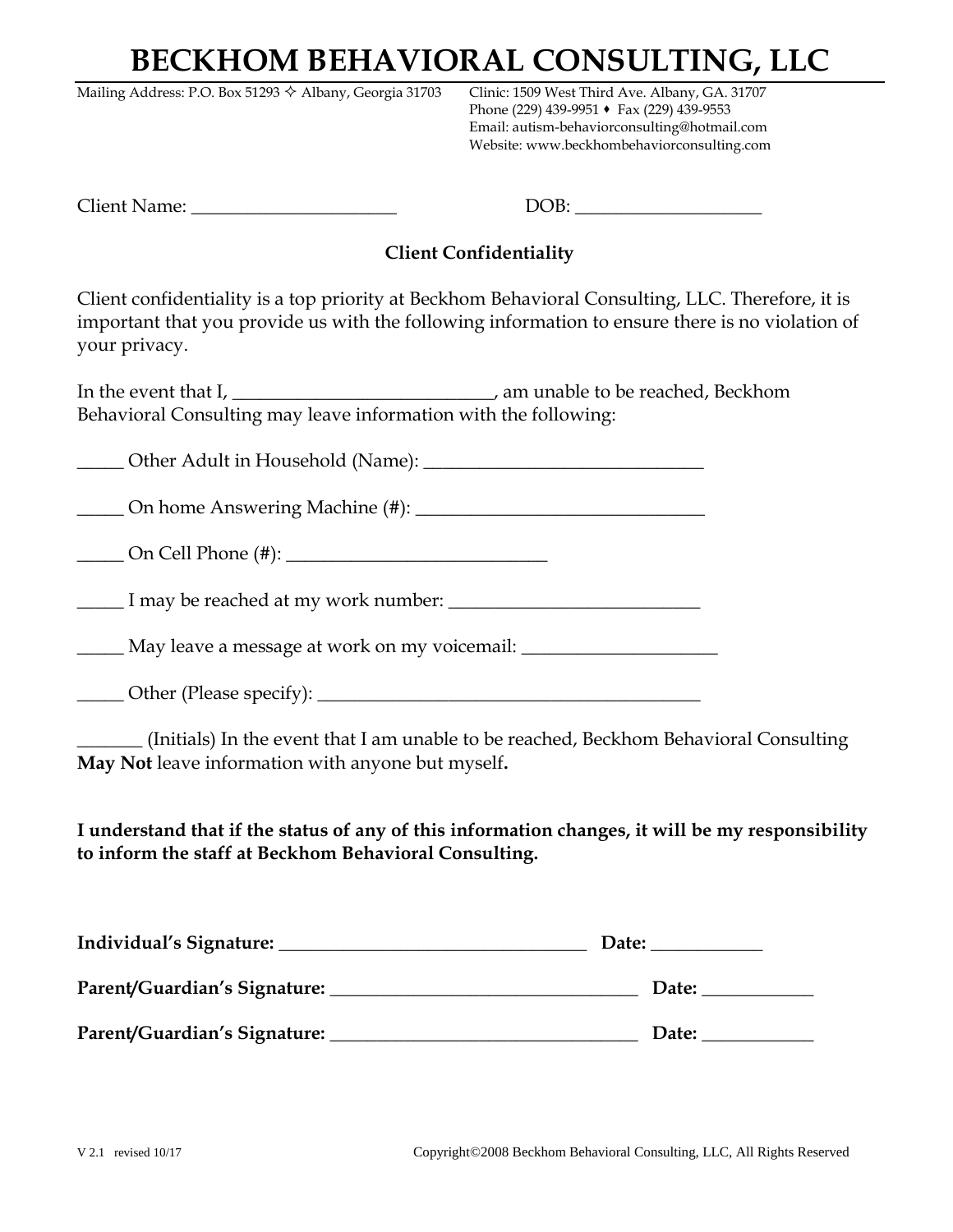Mailing Address: P.O. Box 51293  $\Diamond$  Albany, GA. 31703 Clinic: 1509 West Third Ave. Albany, GA 31707

Phone: (229) 439-9951  $\triangle$  Fax: (229) 439-9553 autism-behaviorconsulting@hotmail.com beckhombehaviorconsulting.com

## **AUTHORIZATION TO EXCHANGE INFORMATION FORM**

| , do hereby authorize: Beckhom Behavioral                                            |  |
|--------------------------------------------------------------------------------------|--|
| Consulting, LLC, including all employees, to exchange information from the record of |  |
| DOB                                                                                  |  |

(Print Client Name)

The information that may be released/obtained/discussed includes:

| □Physical Examination               | $\square$ Pro  |
|-------------------------------------|----------------|
| $\Box$ Birth Record                 | $\square$ Sun  |
| □Medical Examination                | $\square$ Dise |
| $\square$ Psychological Examination | $\Box$ Afto    |
| $\square$ Psychosocial History      | $\square$ Me   |
| $\Box$ IEP/IFSP                     | $\square$ Edu  |
|                                     |                |

gress Notes nmary of Treatment to Date charge Summary er Care Plan dication Record ication Record

I understand that Beckhom Behavioral Consulting, LLC will keep information and documentation confidential. I understand that this consent to release information is valid for the period of time in which the above named person is an active client.

I understand that I need not consent to the release of this information. However, I choose to do so willingly and voluntarily for the purpose(s) specified above.

I understand that I may revoke this authorization at any time (except to the extent that action has been taken in reliance thereon), by written, dated, communication to the Director of Beckhom Behavioral Consulting, LLC.

 $\_$  , and the set of the set of the set of the set of the set of the set of the set of the set of the set of the set of the set of the set of the set of the set of the set of the set of the set of the set of the set of th

 $\_$  , and the set of the set of the set of the set of the set of the set of the set of the set of the set of the set of the set of the set of the set of the set of the set of the set of the set of the set of the set of th

Signature of Parent/Guardian Date

Signature of Parent/Guardian Date

( ) I have chosen to receive a copy of this Release

( ) I have chosen not to receive a copy of this Release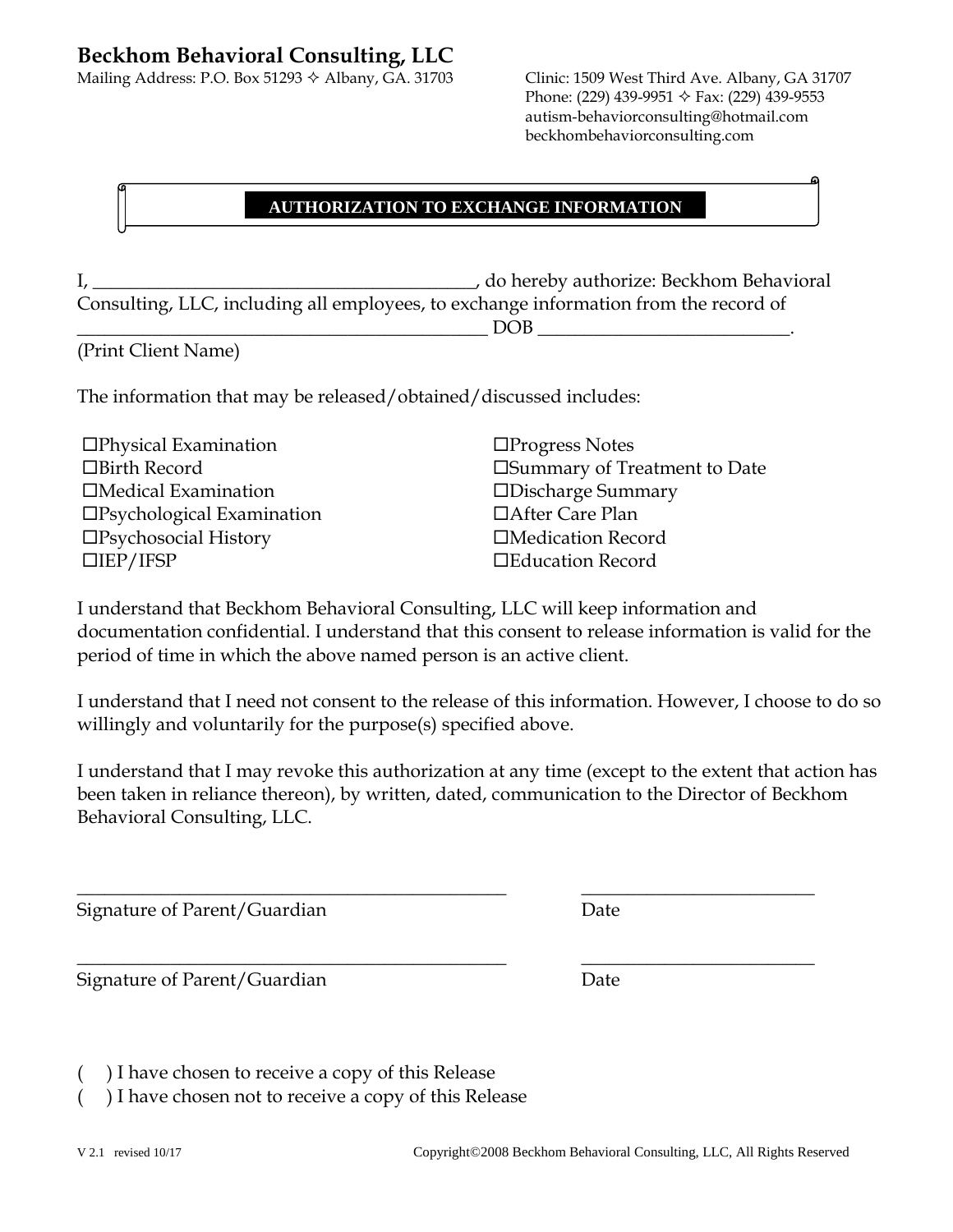# **Beckhom Behavioral Consulting, LLC**

Mailing Address: P.O. Box 51293, Albany, GA. 31703 Clinic: 1509 West Third Ave. 31707

Phone: (229) 439-9951  $\Diamond$  Fax: (229) 439-9553 autism-behaviorconsulting@hotmail.com www.beckhombehaviorconsulting.com

# **Consent To Use Audio/Visual Images**

By marking the yes box of this form, I give Beckhom Behavioral Consulting, LLC (BBC) consent to have photographs, videotaped images, or other recordings, either audio or visual, made of my child(ren) during the course of therapy. I understand and agree that these images may be used by BBC for a variety of purposes, including evaluation and assessment, training, presentations, research, use on website, print, and/or other BBC media material. However, no audio recordings or visual images will be captured without the knowledge of parent(s).

Consent to capture and use still and moving images of your child(ren) is optional. However, the frequency of direct observation by supervising BCBA(s) may be substantially inhibited when they can only be accomplished on-site. This may adversely affect the supervision/support schedule.

- $\Box$  Yes, I have read, understand, and agree with the provisions of the consent to use audio/visual images; and I agree that the above images are the sole property of Beckhom Behavioral Consulting, LLC.
- $\Box$  Yes, I have read, understand, and agree with the provisions of the consent to use audio/visual images; and I agree that the above images are the sole property of Beckhom Behavioral Consulting, LLC. HOWEVER, I CONSENT ONLY TO THE USE OF THESE IMAGES FOR SUPERVISION, EVALUATION AND ASSESSMENT PURPOSES.
- $\Box$  No, I DO NOT give my consent to BBC, LLC to use audio/visual images of my child(ren) or adult client.

| Parent's Signature | Date | Individual's Name |
|--------------------|------|-------------------|
| Parent's Signature | Date | Individual's Name |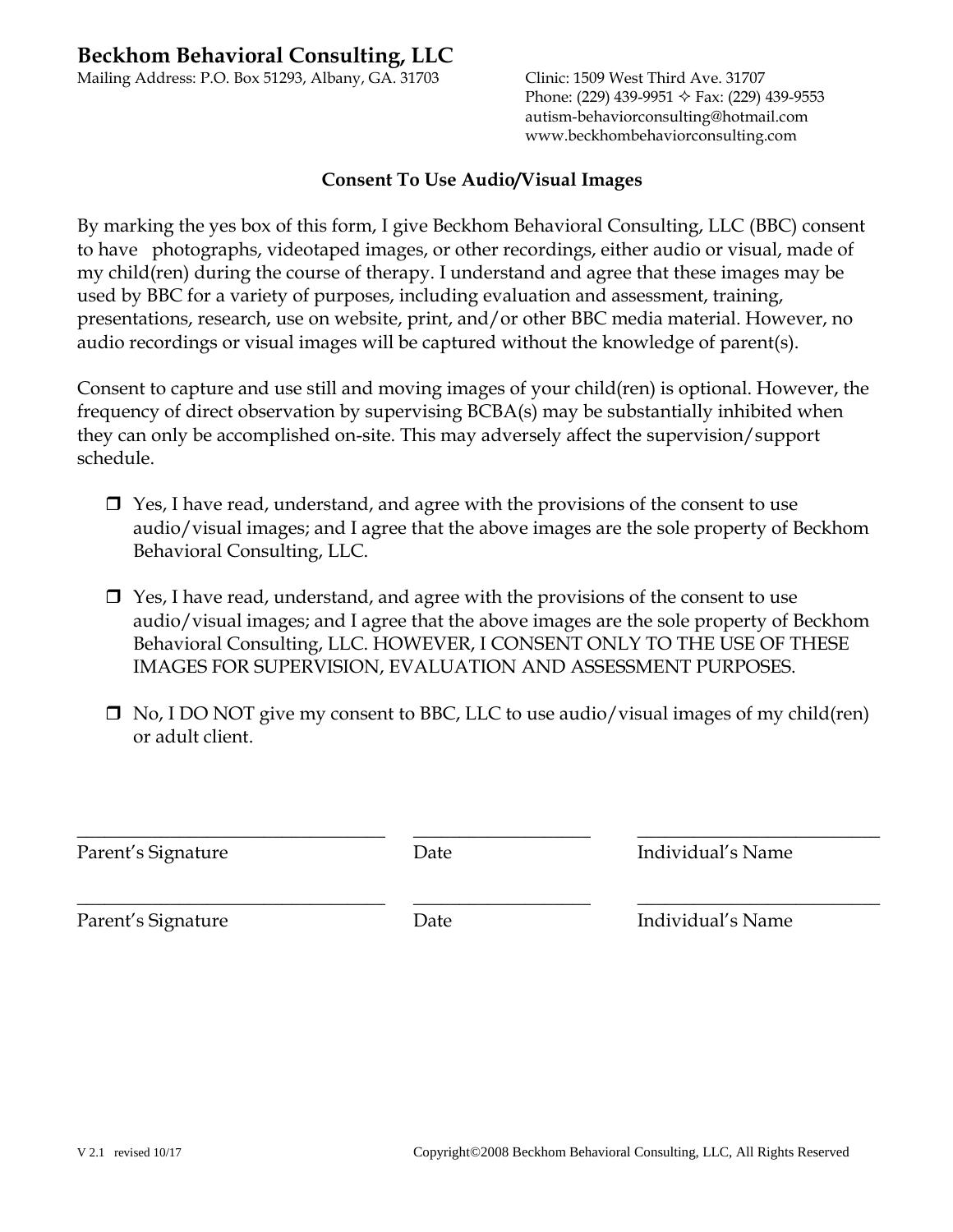Mailing Address: P.O. Box 51293 Albany, GA. 31703 Phone: (229) 439-9951 Fax: (229) 439-9553

## **PAYMENT CONTRACT**

Careful consideration has been taken in establishing our fees. We assure you that our charges reflect the time, quality, and level of expertise that is required to render you a high standard of services. Our fees are well within the range of fees generally accepted in the field of behavior analysis for services. Fees and arrangement for payment of services will be discussed with you either before or on your first visit.

The person who signs the *Payment Contract* is responsible for payment of all services rendered. In most cases, payment is due at the time services are rendered unless you have made other arrangements with us in advance. Some ongoing services (such as ABA therapy) may be invoiced monthly for your convenience. Payment is due immediately upon receipt of the invoice. There is a **5**% **monthly discount for establishing automatic monthly credit or debit card payments**. Authorization can be established by completing the Recurring Payment Form from our office. Accounts more than 30 days overdue or exceed \$1,500.00 will be subject to a 5% penalty. A 5% penalty will accrue monthly thereafter on all accounts that remain past due. Services may also be suspended. Checks returned by the bank will result in an additional charge of \$40. Accounts more than 60 days overdue will be sent to collection. **For clients seeking third-party reimbursement please be aware that the financial obligation for our services is between you and this office, and NOT between us and the insurance company or other agency. You are ultimately responsible for the payment of services rendered.** Beckhom Behavioral Consulting accepts cash, check, Visa, or MasterCard. Payments may be made online via Paypal.

**There are very few insurance carriers in Georgia that reimburse for ABA services at this time. However, with the passing of AVA's Law we expect this situation to change soon. We will work with insurance companies as reimbursement services become available.** We will inform families of our in-network status with insurance carriers as these partnerships are established. For out-of-network services we will have to contact the insurance carrier to determine if we can partner with them to provide services for your child. A copy of your driver's license and front and back of your insurance card is required before services begin. Benefits will be verified upon receipt of your information and you will be made aware of any **estimated** out-of-pocket expenses before services are started or following any changes in your insurance. Authorization must be determined before services begin. Information obtained from insurance companies is not always a guarantee of payment. **Families are ultimately responsible for payment of services rendered**. Families will need to assign benefits for filed claims to be paid to Beckhom Behavioral Consulting. Any payment sent directly to the family intended to cover services provided by Beckhom Behavioral Consulting, should be submitted to our office. **Families are responsible for all co-pays, coinsurance, and deductibles associated with services**. The insurance billing rate is higher than your out-of-pocket rate to account for the administrative fees associated with insurance billing.

For carriers that will not authorize services, or whom do not have out-of-network services, the client/responsible party must pay fees upfront. We will provide a coded invoice to clients who may choose to seek reimbursement from their insurance carrier independently. If the client is receiving funding from an outside funding source or agency and has proper documentation/verification, Beckhom Behavioral Consulting will bill the outside funding source/agency for services rather than the family. In the event that the outside agency does not approve the claim for payment, the client/responsible party must pay for services. Fees may be adjusted at any time without prior notice. Please contact our billing manager if you do not have insurance coverage or are experiencing financial hardship.

We understand that emergencies and illness arise which may cause a session to be cancelled. There are no fees associated with occasional cancellations, provided the therapists or Senior Clinician is notified by phone at least 12 hours prior to the scheduled appointment. If notification is not made at least 12 hours in advance, there is a no call/no show, or cancellations happen frequently (e.g., more than 15% of sessions), an hour of the therapist's or Senior Consultant's time will be billed for the scheduled session. In addition if you arrive late to a scheduled appointment, you will also be billed the rate of the full appointment. Repeated failure to attend scheduled sessions may result in termination of services. Insurance carriers are not responsible for missed appointment fees.

The client/responsible party agrees not to recruit and hire staff involved in the delivery of services provided by Beckhom Behavioral Consulting for a period of 1 year following the termination of this contract.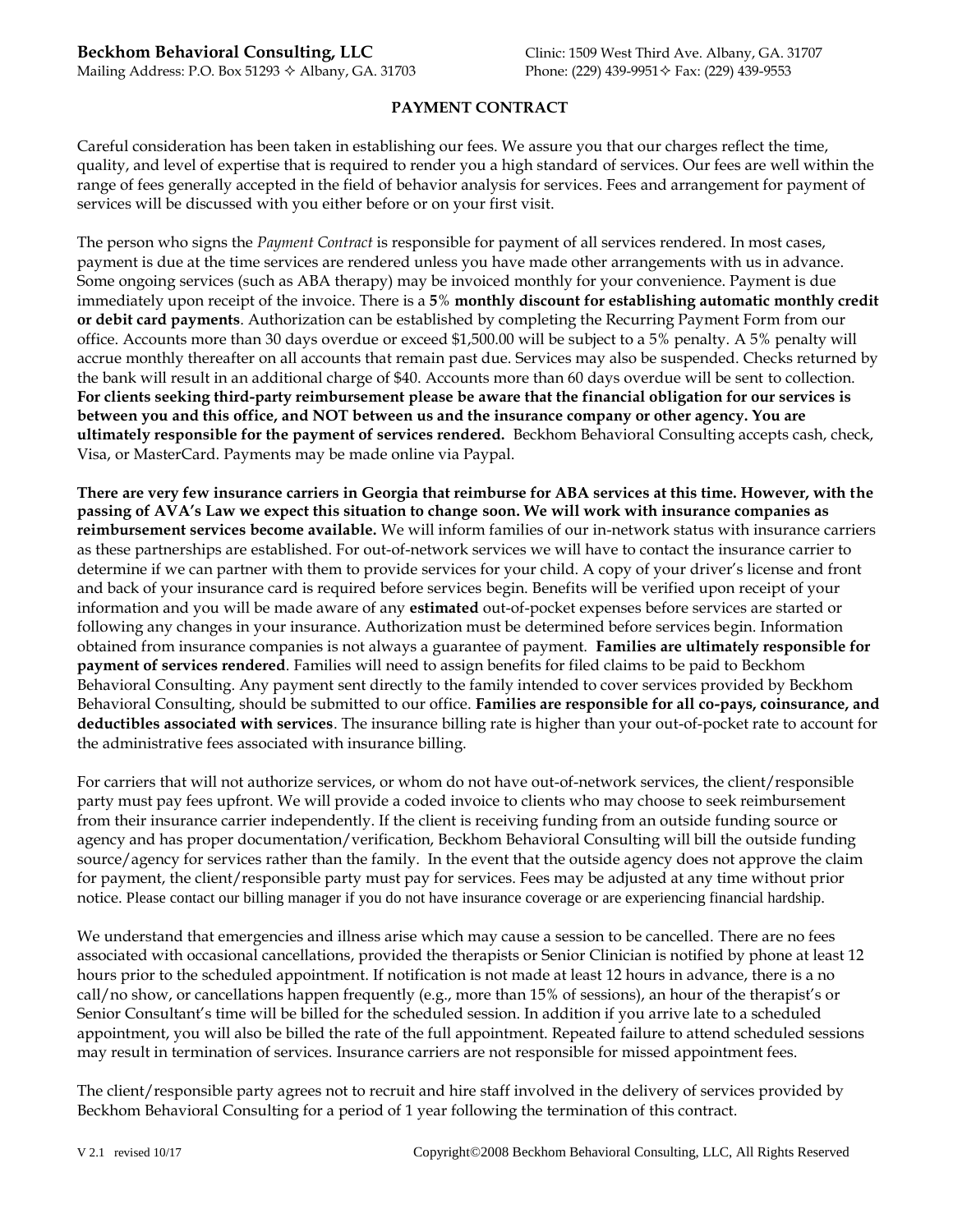## **Beckhom Behavioral Consulting, LLC** Clinic: 1509 West Third Ave. Albany, GA. 31707

Mailing Address: P.O. Box 51293 Albany, GA. 31703 Phone: (229) 439-9951 Fax: (229) 439-9553

### **Invoicing:**

Invoices are mailed or emailed once per month for services provided during the previous month and are generally mailed prior to the 15th of each month. For example, an invoice for all October services would typically be mailed by the 15th of November.

### **Termination of Services:**

BBC consultants and/or therapists are reimbursed regularly and timely regardless of individual account statuses. When accounts fall unreasonably behind, this becomes difficult to sustain. Consequently, services are subject to discontinuation if payments on unpaid portions of account balance fall more than 60 days delinquent.

PhD: BCBA-D: \$150/hr Masters: BCBA: \$125/hr Masters Level Consultant: \$90/hr Registered Behavior Therapists: \$65/hr

**Mileage Fees**: For clients residing outside the Albany area, mileage is billed at the current IRS rate for each provider who renders services and for each in-person service that is rendered (e.g., direct testing for evaluations, team meetings, direct therapy services). Mileage will be assessed on a round-trip basis and calculated from the BBC office at 1509 West 3rd Avenue, Georgia 31707.

I have read and understand Version 2.1 updates and agree with terms including that I am responsible for the payment of all charges incurred regardless of any insurance coverage or other plans available to me. Additionally, I understand and agree to pay any and all collections costs and/or attorney's fees if any delinquent balance is placed with an agency or attorney for collection, suit, or legal action. I also acknowledge that confidentiality is waived in matters involving collections and the sharing of information sufficient to pursue recovery of debts owed.

### PARTY RESPONSIBLE FOR PAYMENT

This contract shall remain effective for the duration of time that the client is actively receiving services from Beckhom Behavior Consulting or its affiliated companies. Continued receipt of services after updates to this contract have been received will be considered indication of agreement with this contract until the responsible party signs and returns the contract.

Signature: \_\_\_\_\_\_\_\_\_\_\_\_\_\_\_\_\_\_\_\_\_\_\_\_\_\_\_\_\_\_\_\_\_\_\_\_ Date: \_\_\_\_\_\_\_\_\_\_\_\_\_\_\_\_\_\_  $SSN:$   $DL#:$   $DL#:$   $State$ 

*Note: Party Responsible for payment must have signed or be present at initial appointment to sign Payment Contract. If this is not possible, please contact our office prior to the appointment to make other arrangements.*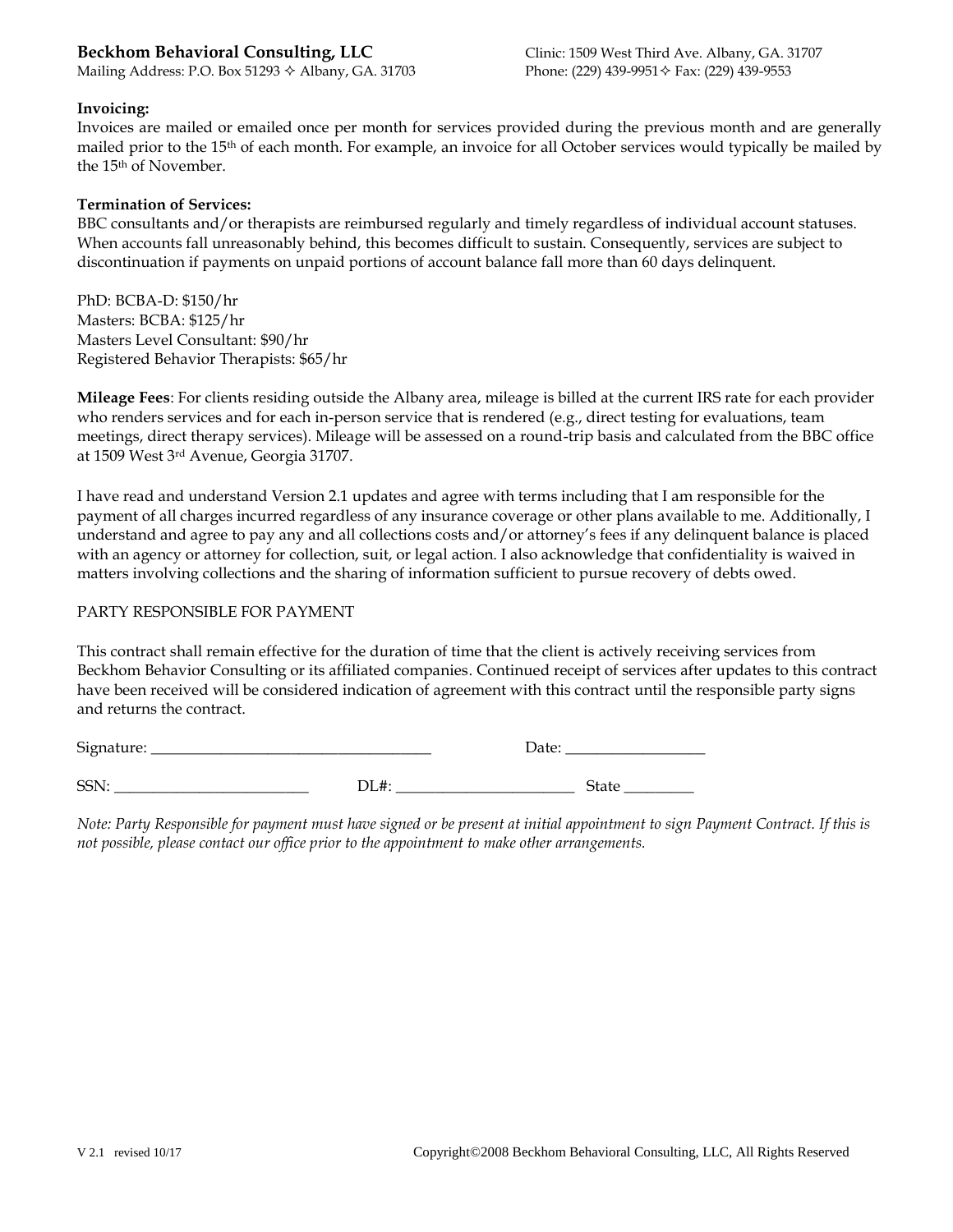# **Beckhom Behavioral Consulting, LLC**

Mailing Address: P.O. Box 51293  $\Diamond$  Albany, GA. 31703 Clinic: 1509 West Third Ave. Albany, GA 31707

Phone: (229) 439-9951 ☆ Fax: (229) 439-9553 info@beckhombehaviorconsulting.com www.beckhombehaviorconsulting.com

## **Beckhom Behavioral Consulting Service Model**

Prior to or during the initial assessment, it will be discussed if services will be conducted using one of two models, Direct Therapy or Consultation.

In the Direct Therapy service model, a schedule of therapy sessions is set up according to the availability of the family and staff for a number of hours agreed upon by the family and Beckhom Behavioral Consulting at the time of assessment. Depending on the number of hours per week multiple staff members may be required to meet the service need. All staff will be trained in the programs the same and will be supervised to ensure consistency with protocol. The use of multiple staff may also lead to program generalization and allow for easier coverage should staff absence occur.

A Senior Clinician or Supervising Consultant will be assigned to the case (Usually a Board Certified Behavior Analyst or Master's level consultant). It is the Senior Clinician's/Consultant's duty to write and monitor all programs and make certain they yield the desired results. They also provide parent training and ongoing support, analyze data, and write reports and annual re-evaluations. Staff training will be ongoing and new staff may observe sessions as part of the training process. This is not billed to the family. We require the Senior Clinician or Supervising Consultant to provide program development in the office for the direct therapy model. As an estimate, a program receiving 0-6 hours of direct therapy a week may get one hour of program development per week. A program receiving 7-12 hours of direct therapy a week may get two hours and so on. The family will be billed for this time at the Clinician's/Consultant's hourly rate. This is a requirement of our program. It is essential to ensure the quality of our program.

In the Consultant model, a Senior Clinician or Supervising Consultant is assigned to the case. They will set up an individualized treatment plan addressing the areas of improvement agreed upon in the initial assessment. They will then train the family, teachers, or any other caregivers on the treatment plan and consult on an as-needed basis to monitor the results, making changes as they arise. Should the family hire student aids to provide direct therapy hours, the Consultant may provide training and supervise their work on the case.

\*\* Although we do our best to provide consistency in the therapist performing the services, we cannot guarantee that staff changes will not occur. Changes may need to be made to the schedule from time to time. We will give the family as much notice as possible and discuss these changes before they occur. The cost associated with each service level is listed below. There are additional costs associated with medical billing.

PhD BCBA-D: \$150/hr Masters: BCBA: \$125/hr Masters Level Consultant: \$90/hr Registered Behavior Therapists: \$65/hr

**Mileage Fees**: For clients residing outside the Albany area, mileage is billed at the current IRS rate for each provider who renders services and for each in-person service that is rendered (e.g., direct testing for evaluations, team meetings, direct therapy services). Mileage will be assessed on a round-trip basis and calculated from the BBC office at 1509 West 3<sup>rd</sup> Avenue, Georgia 31707.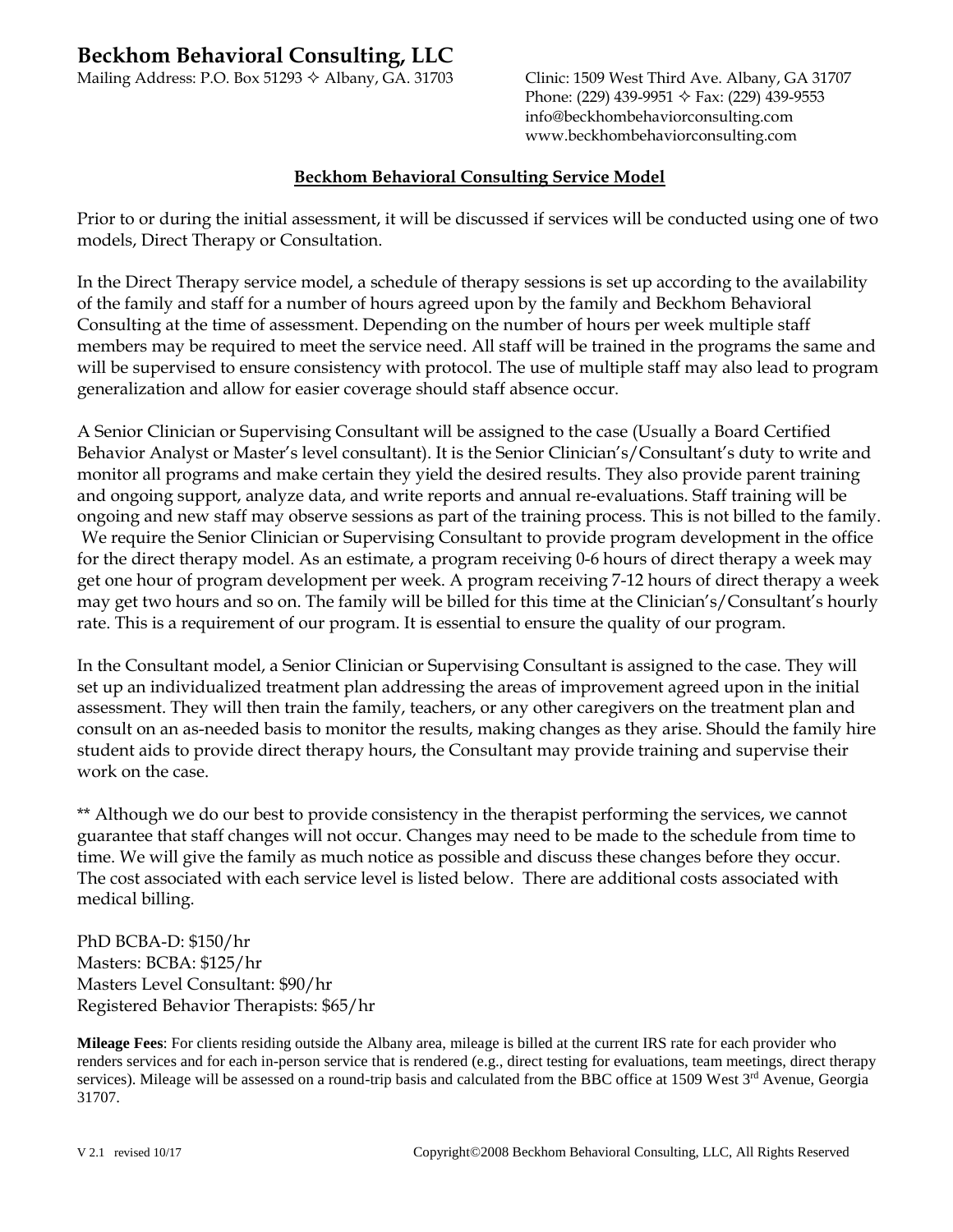# **POLICIES AND PROCEDURES**

## **Cancellation/Scheduling Policy Appointments**

Employees are expected to limit cancellations and to be respectful of families' time and plans. This includes advance notice when emergencies, sickness, childcare issues, and other inevitable interfering events occur.

Likewise, we ask that parents be respectful of the time of BBC personnel; this includes minimizing cancellations and late arrivals.

**Cancellations/No call-No show**: There are no fees associated with occasional cancellations, provided the therapist or Senior Clinician is notified by phone at least 12 hours prior to the scheduled appointment. **If a session is cancelled with less than 12 hours notice, there is a no-call-no-show or cancellations happen frequently (e.g., more than 15% of sessions), an hour of the therapist's or Senior Consultant's time will be billed for the scheduled appointment.** 

**Late arrivals**: Therapists/Consultants may decide at his/her discretion if they will see a client who arrives later than 15 minutes. If he/she decides to proceed, the session will end at the scheduled time, unless the therapists/consultant was late. Scheduled appointments will be billed from the time the appointment was scheduled to begin, or (b) the time the therapist and or Senior Clinician/Consultant arrive(s) whichever occurs later.

BBC employees are expected to be prompt and dependable. Please contact your Program Director or Clinical Supervisor should you feel that this is not the case.

**Leaving during in-home sessions**: Parents and/or guardians are welcome to observe therapy, so as to follow through on treatment implementation, but there is no requirement related to the frequency and/or duration of those observations. However, AT LEAST ONE PARENT OR GUARDIAN MUST BE AVAILABLE ON THE PREMISES AT ALL TIMES DURING EVERY THERAPY SESSION.

**In-clinic Observations**: Must be scheduled and approved by the Program Director or Clinical Supervisor in advance.

Please cancel sessions in accordance with typical public school sickness policies. Below is a list of symptoms, though not necessarily comprehensive, for which students would generally be withheld from school. Accordingly, students should not usually participate in therapy sessions when these symptoms are present.

# **Client Sickness Policy**

Beckhom Behavioral Consulting will not work with individuals if they are running a fever, have an infection, or are thought to have any contagious illness. Likewise, we will not knowingly permit a sick or contagious therapist to work with your child or family. Some symptoms that warrant cancellation are listed below.

| Diarrhea -                                           | Three or more watery stools in 24-hour period                                                |  |
|------------------------------------------------------|----------------------------------------------------------------------------------------------|--|
| Vomiting-                                            | Vomiting two or more times within the past 24 hours                                          |  |
| Rash-                                                | Body rash, especially with fever or itching                                                  |  |
| Sore throat-                                         | Particularly if accompanied by fever and/or swollen glands in the neck                       |  |
|                                                      | Lice/scabies- Students should not participate in therapy until they are free of lice or nits |  |
| Fever-                                               | Temperature of 100 degrees F (orally) or higher                                              |  |
| Cough-                                               | Lasting more than one week                                                                   |  |
| Pinkeye-                                             | Teary, redness of eyelid lining, irritation followed by swelling and yellow draining         |  |
| Nasal discharge Greenish, lasting more than one week |                                                                                              |  |
|                                                      |                                                                                              |  |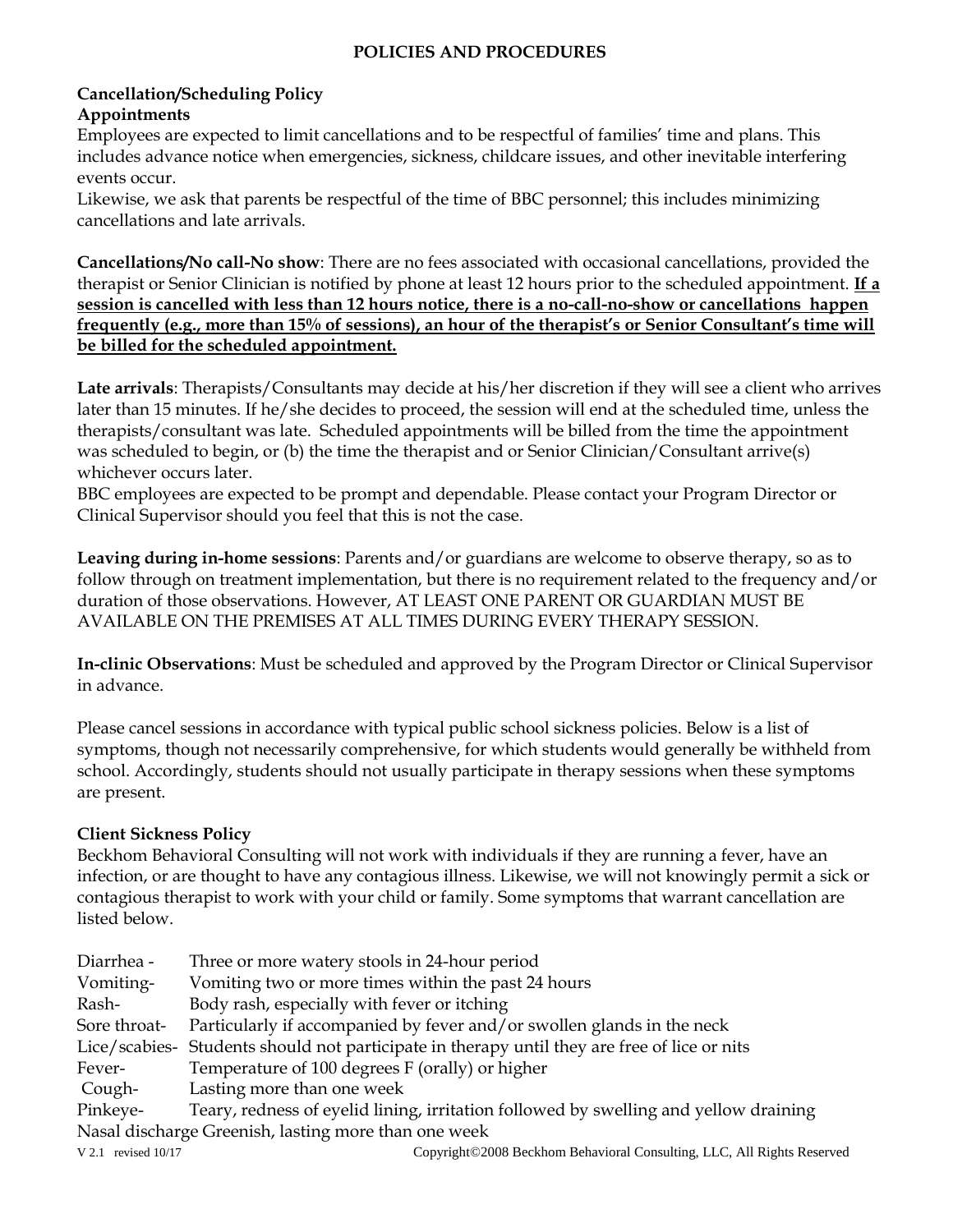# **Vacations**

Any extended vacations (over 2 missed sessions) need to be notified in writing to BBC at least four weeks prior to date of departure. Shorter vacations (1 missed day) need to be communicated at least 1 week prior to the missed day. When staff schedule planned vacations or personal days, we ask that they inform the family as soon as possible. The staff will attempt to either reschedule the appointment/s or find coverage.

# **In-home Services**

Parents, guardian or adult responsible for supervising the child is expected to remain in the home during the session and should make sure that necessary material and reinforcers are available for the child's services.

If the therapist has a break between sessions, the parent(s) or responsible adult must be available to receive the child.

Parents must give ample notice when shortening sessions, and must be familiar with and follow policies when cancelling sessions due to child illness.

Parents are responsible for personal care of their child during sessions, unless specifically outlined.

# **Confidentiality**

Your privacy is very important to us. We strongly recommend that you review our Notice of Privacy Policy for important details regarding our policies for maintaining confidentiality. In particular, you should be aware that we will only contact you via means that you have specifically authorized in your new client paperwork. If you would like us to exchange information with persons other than yourself an *Authorization for Exchange of Information* form must be completed.

Services for teenagers and their families require special consideration with regard to privacy. It is important to know that the law dictates that parents have the right to examine their child's records (unless we determine that doing so would have a detrimental effect on the therapeutic relationship or the child's physical or psychological well-being). Privacy is essential to effective therapy for teenagers; therefore it is our policy to only provide parents with general information regarding the progress of treatment. Additional information will not be provided to parents unless the child consents or is in danger of harming themselves or others.

# **Billable Hours**

The universal standard for therapy, be it the insurance standards or the professional standards of various organizations like APA, ASHA, etc. is that a therapy "hour" is 45-50 minutes of direct contact with the remaining 10-15 minutes devoted to required record keeping and other administrative requirements. Our company will bill based on the quarter hour system (i.e., 15 minute increments).

# **Fees**

We will always inform you of the associated charges prior to providing any type of clinical service. A schedule of fees can be obtained from our office at any time. Fees apply to various types of services including direct client contact (clinic based or offsite), phone consultations, travel, report preparation and consultation with other professionals. Fees may be adjusted at any time without prior notice.

# **Late Fees:**

A 5% penalty will accrue on all accounts that are past due by more than 30 days.

# **Payment**

The person who signs the *Payment Contract* is responsible for payment of all services rendered. In most cases, payment is due at the time services are rendered unless you have made other arrangements with us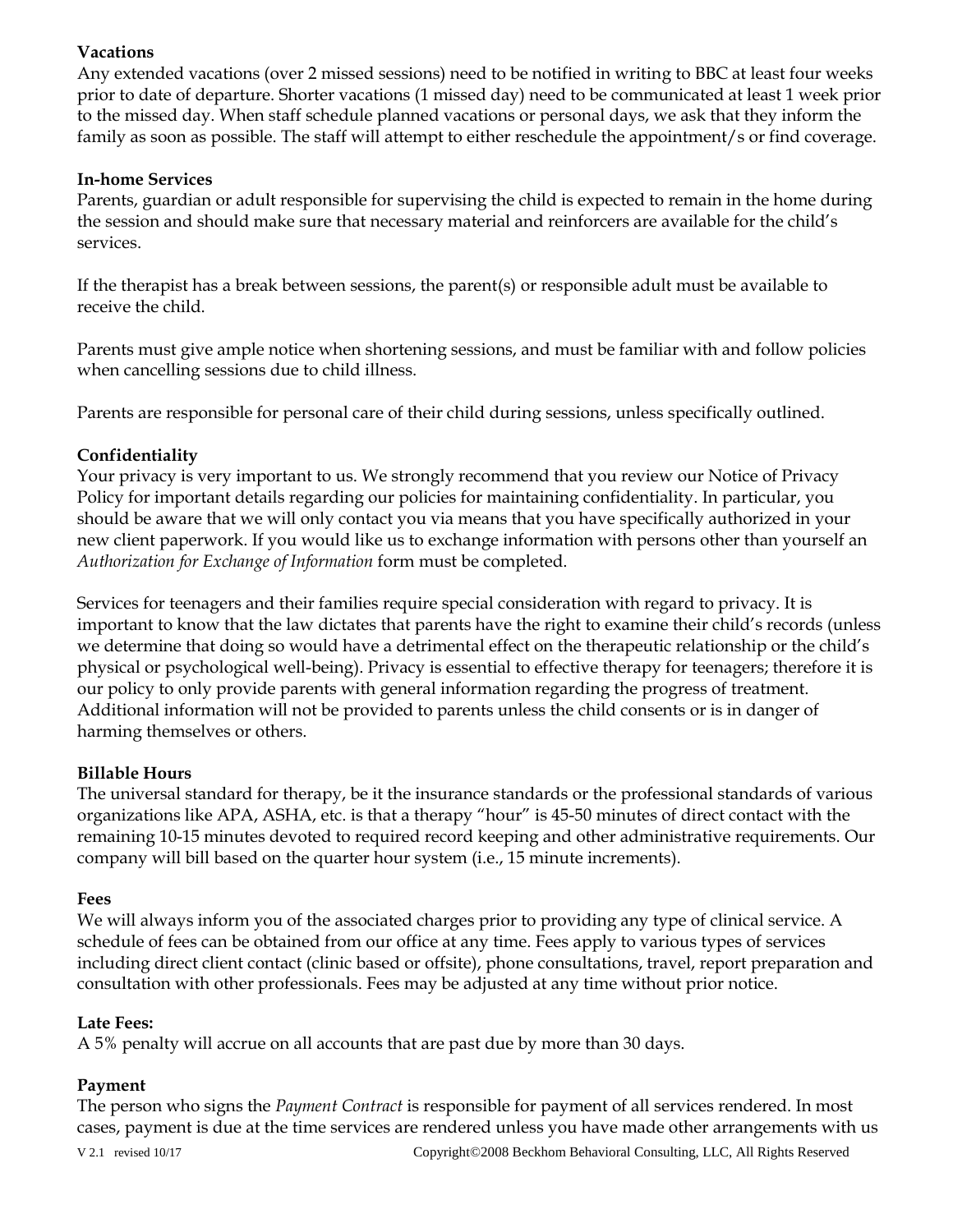in advance. Some ongoing services (such as ABA therapy) may be invoiced monthly for your convenience. Payment is due immediately upon receipt of the invoice. Accounts more than 30 days overdue or exceed \$1.500.00 will be subject to a \$25 late fee and 5% interest charge. Services may also be suspended. Checks returned by the bank will result in an additional charge of \$40. Accounts more than 60 days overdue will be sent to collection. For clients seeking third-party reimbursement please be aware that the financial obligation for our services is between you and this office, and **NOT** between us and the insurance company or other agency. You are ultimately responsible for the payment of services rendered.

## **Health Insurance**

Very few insurance companies reimburse for ABA therapy. However, with the passing of AVA's Law we expect this situation to change soon. We will work with insurance companies as reimbursement services become available. Insurance companies covering this service often require pre-certification. The family must obtain any necessary pre-approvals.

The family must provide Beckhom Behavioral Consulting with *complete* insurance or other third- party billing information *before services begin,* or immediately upon commencement of new insurance coverage. Beckhom Behavioral Consulting will not back-bill insurance companies for families who fail to submit insurance billing information in a timely manner. We will file claims to insurance monthly and provide the family with an invoice. The balance of your account is due immediately upon receipt of the monthly invoice, regardless of payment or denial of insurance claims. Billing your insurance company does not guarantee payment. The family is financially responsible for all charges as required by the family's signed contract with Beckhom Behavioral Consulting. Families must consent to having medical benefits paid directly to Beckhom Behavioral Consulting for services rendered. In the event that it is the insurance company's policy to pay to insured member, services will have to be paid for in advance and Beckhom Behavioral Consulting will complete the claims for families to submit themselves for reimbursement.

## **Termination of Services**

*.*

BBC consultants and/or therapists are reimbursed regularly and timely regardless of individual account statuses. When accounts fall unreasonably behind, this becomes difficult to sustain. Consequently, services are subject to discontinuation if payments on unpaid portions of account balance fall more than 60 days delinquent. Services may also be terminated if it is determined that continued participation will be a detriment to the child or family.

## **Special Reinforcers**

If your child likes a special edible reinforcer or is on a special diet, please provide your own primary reinforcers to the consultant.

## **Special Materials**

If your child requires special materials for his/her treatment plan you are expected to provide these items.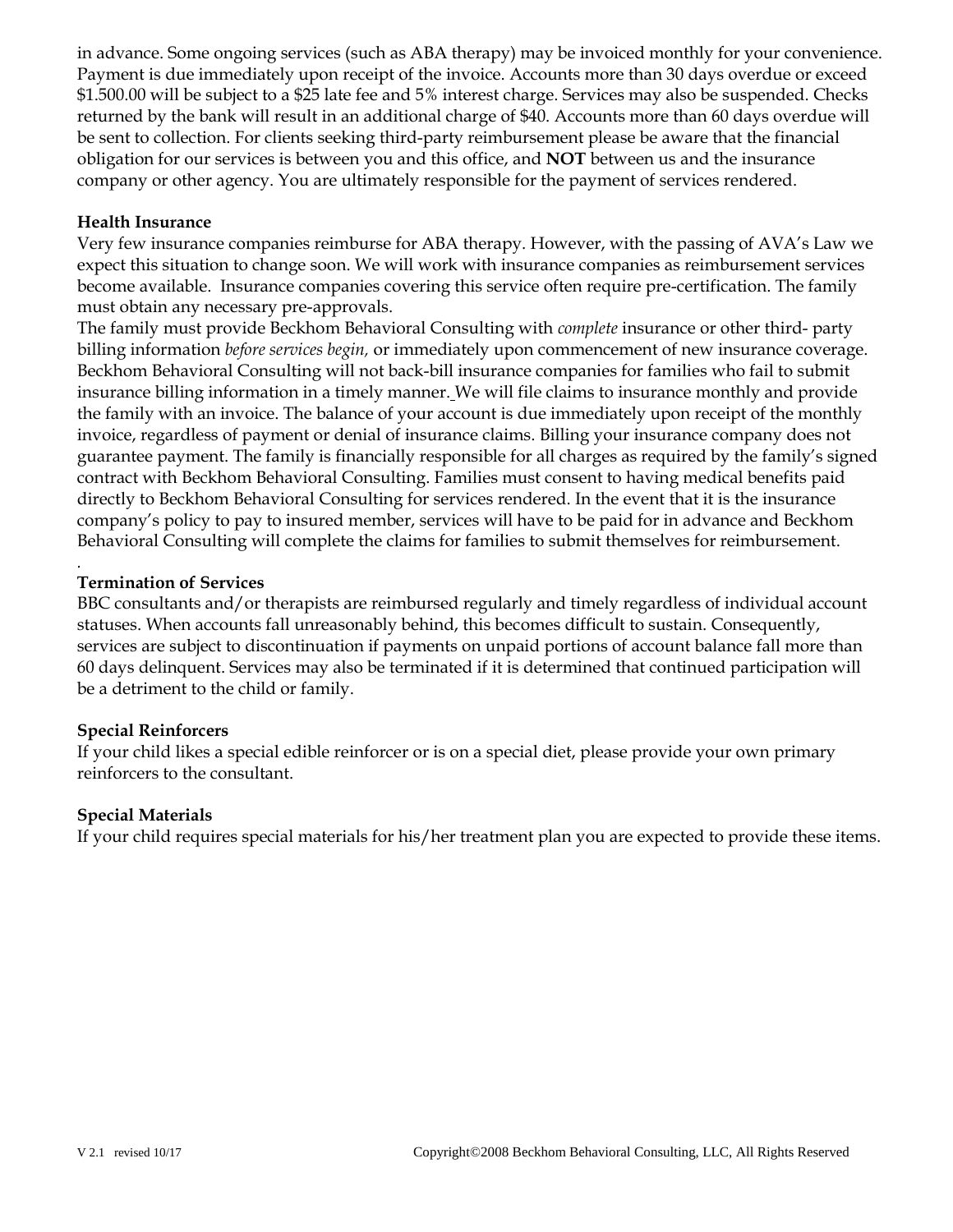# **Beckhom Behavioral Consulting, LLC**

Mailing Address: P.O. Box 51293  $\Diamond$  Albany, GA. 31703 Clinic: 1509 West Third Ave. Albany, GA. 31707

Phone: (229) 439-9951  $\triangle$  Fax: (229) 439-9553 autism-behaviorconsulting@hotmail.com www.beckhombehaviorconsulting.com

### **NOTICE OF PRIVACY POLICIES**

This form describes the confidentiality of your medical records, how the information is used, your rights, and how you may obtain this information.

### **Our Legal Duties**

State and Federal laws require that we keep your medical records private. Such laws require that we provide you with this notice informing you of our privacy of information policies, your rights, and our duties. We are required to abide by these policies until replaced or revised. We have the right to revise our privacy policies for all medical records, including records kept before policy changes were made. Any changes in this notice will be made available upon request before changes take place. The contents of material disclosed to us in an evaluation, intake, or counseling session are covered by the law as private information. We respect the privacy of the information you provide us and we abide by ethical and legal requirements of confidentiality and privacy of records.

#### **Use of Information**

Information about you may be used by the personnel associated with this practice for treatment planning, treatment, and continuity of care. We may disclose it to staff who provide you with treatment through our practice, therapists, tutors, interns, and other professionals or business associates affiliated with our practice for the purposes of billing, quality enhancement, training, audits, and accreditation. Both verbal information and written records about a client cannot be shared with another party without the written consent of the client or the client's legal guardian or personal representative. It is the policy of our firm not to release any information about a client without a signed release of information except in certain emergency situations or exceptions in which client information can be disclosed to others without written consent. Some of these situations are noted below, and there may be other provisions provided by legal requirements.

#### *Duty to Warn and Protect*

When a client discloses intentions or a plan to harm another person or persons, the health care professional is required to warn the intended victim and report this information to legal authorities. In cases in which the client discloses or implies a plan for suicide, the health care professional is required to notify legal authorities and make reasonable attempts to notify the family of the clients.

## *Public Safety*

Health/Clinical records may be released for the public interest and safety for public health activities, judicial and Administrative proceedings, law enforcement purposes, serious threats to public safety, essential government functions, military, and when complying with worker's compensation laws.

#### *Abuse*

If a client states or suggests that he or she is abusing a child or vulnerable adult, or has recently abused a child or vulnerable adult, or a child (or vulnerable adult) is in danger of abuse, the health care professional is required to report this information to the appropriate social service and/or legal authorities. If a client is the victim of abuse, neglect, violence, or a crime victim, ad their safety appears to be at risk, we may share this information with law enforcement officials to help prevent future occurrences and capture the perpetrator.

#### *Prenatal Exposure to Controlled Substances*

Health care/Human service professionals are required to report admitted prenatal exposure to controlled substances that are potentially harmful.

#### *In the Event of a Client's Death*

In the event of a client's death, the spouse or parents of a deceased client have a right to access their child or spouse's records.

## *Professional Misconduct*

Professional misconduct by a health care/human service professional must be reported by other human service professionals. In cases in which a professional or legal disciplinary meeting is being held regarding the health care/human service professional's actions, related records may be released in order to substantiate disciplinary concerns.

## *Judicial or Administrative Proceedings*

Health care/Human service professionals are required to release records of clients when a court order has been placed. In the event of a court order, only the minimally acceptable amount of information will be revealed. Additionally, if a client files a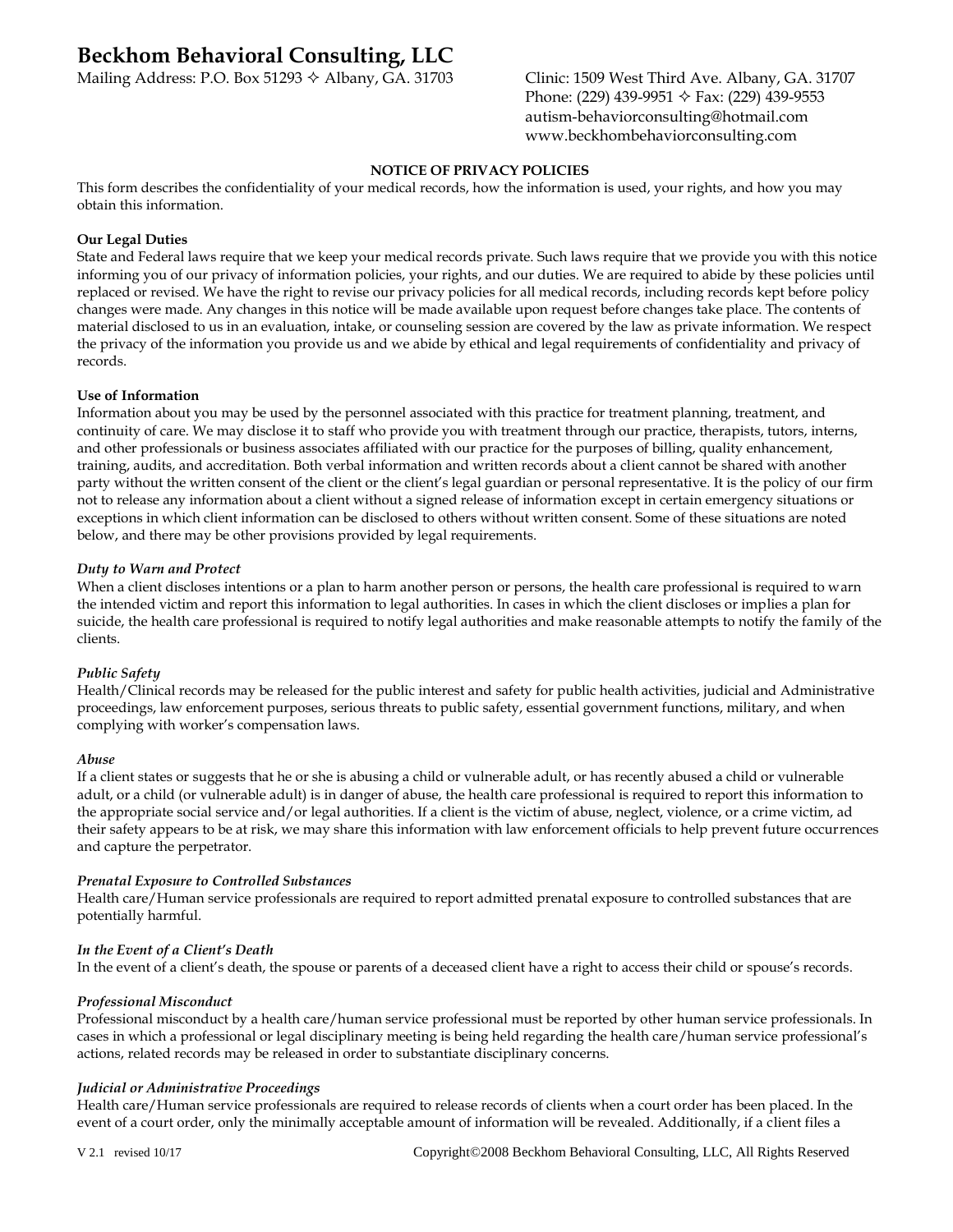complaint or lawsuit against anyone affiliated with the clinic; relevant information regarding the client may be disclosed for the purpose of formulating an appropriate defense.

#### *Minors/Guardianship*

Parents or legal guardians of non-emancipated minor clients have the right to access the client's records unless it is determined that access would have a detrimental effect on the therapeutic relationship, or on the client's physical safety or psychological wellbeing.

#### *Other Provisions*

When payment for services are the responsibility of the client, or a person who has agreed to providing payment has not been made in a timely manner, collection agencies may be utilized in collecting unpaid debts. The specific content of the services (e.g., diagnosis, treatment plan, progress notes, testing) is not disclosed. If a debt remains unpaid it may be reported to credit agencies, and the client's credit report may state the amount owed, the time-frame, and the name of the clinic or collection source.

Insurance companies, managed care, and other third-party payers are given information that they request regarding services to the client. Information which may be requested includes type of services, dates/times of services, diagnosis, treatment plan, description of impairment, progress of therapy, and summaries or copies of the entire clinical record. Only the minimally acceptable amount of information will be released to accommodate such requests.

Information about clients may be disclosed in consultations with other professionals in order to provide the best possible treatment. In such cases the name of the client, or any identifying information, is not disclosed. Clinical information about the client is discussed. Some progress notes and reports are dictated/typed within the clinic or by outside sources specializing in (and held accountable for) such procedures.

Communications with the client outside the clinic setting will only occur as authorized by the client. When it is necessary to contact the client via telephone, messages will not be left on voicemails (or with person's other than the client or the client's legal guardian) unless Beckhom Behavioral Consulting has received written authorization to do so.

#### **Your Rights**

You have the right to request to review or receive your medical files. If your request is denied, you will receive a written explanation of the denial. Records for non-emancipated minors must be requested by their custodial parents or legal guardians. The charge for this service is \$.25 per page, plus postage.

You have the right to cancel a release of information by providing us a written notice.

You have the right to restrict which information might be disclosed to others. However, if we do not agree with these restrictions, we are not bound to abide by them.

You have the right to request that information about you be communicated by other means or to another location.

You have the right to disagree with the medical records in our files. You may request that this information be changed. Although we might deny changing the record, you have the right to make a statement of disagreement, which will be placed in your file.

You have the right to know what information in your record has been provided to whom.

You have the right to request a copy of this notice.

#### **Complaints**

If you have any complaints or questions regarding these procedures, please contact Katrina Wilburn-Beckhom at P.O. Box 51293 Albany, Georgia 31703 or call (229) 439-9951. We will get back to you in a timely manner. If you are not satisfied with the manner in which this office handles a complaint, you may submit a formal complaint to the U.S. Department of Health and Human Services. There will be no retaliation for filing a complaint with either Beckhom Behavioral Consulting or the U.S. Department of Health and Human Rights.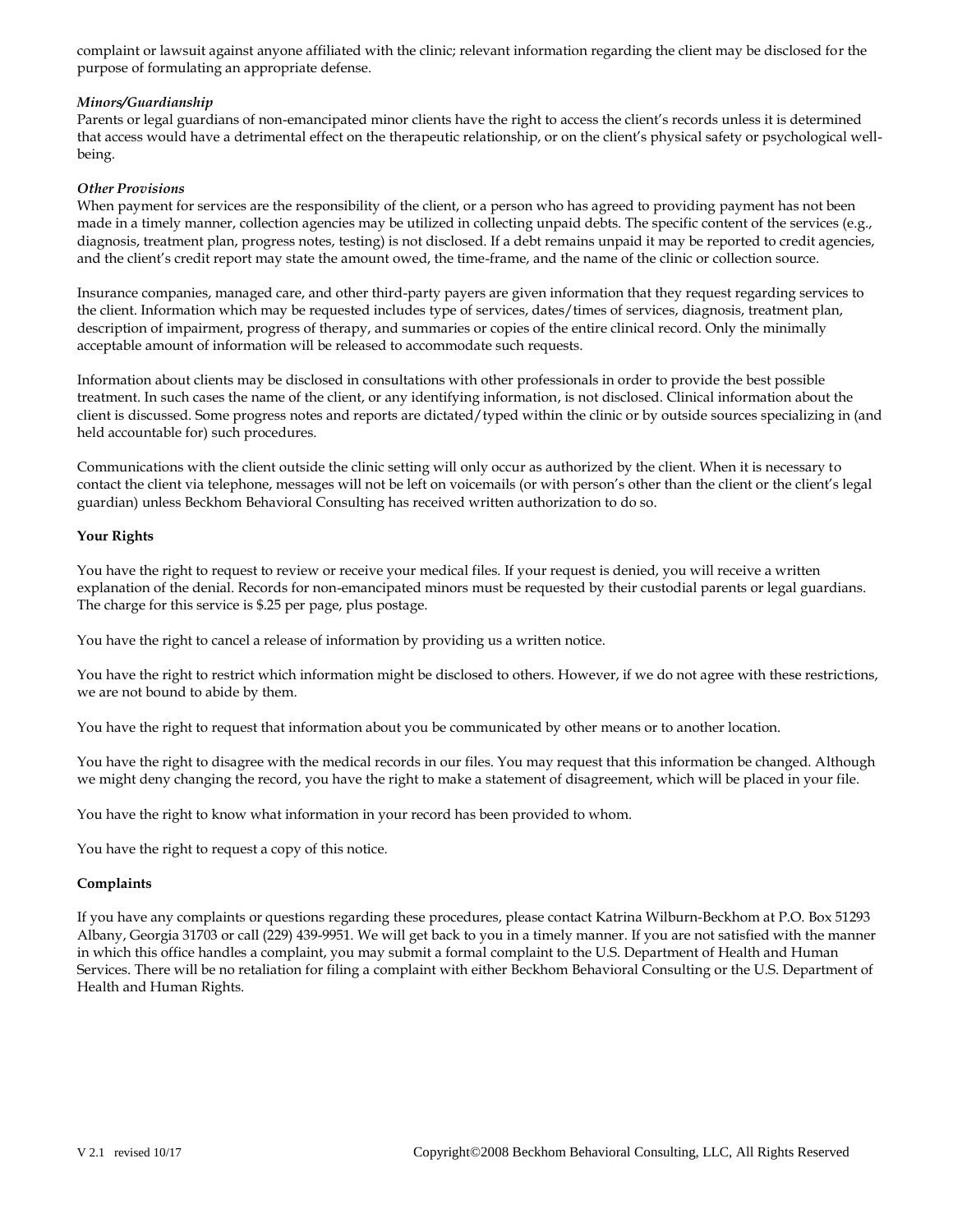Mailing Address: P.O. Box 51293  $\Diamond$  Albany, GA. 31703 Clinic: 1509 West Third Ave. Albany, GA. 31707

Phone: (229) 439-9951  $\Diamond$  Fax: (229) 439-9553 autism-behaviorconsulting@hotmail.com www.beckhombehaviorconsulting.com

# **CLIENT RIGHTS**

As a recipient of services at our firm, we would like to inform you of your rights. Below is a description of each of your rights. If at any time you feel your rights have been violated, please contact our office and ask to speak with the Clinical Director.

- You have the right to refuse or terminate services at any time for any reason. Your participation in services is voluntary.
- You have the right to submit complaints or suggestions at any time. We will fully investigate any complaints and seriously consider any suggestions you have for improving the services we provide.
- You have the right to information regarding the cost of services. We will always inform you of associated costs before we provide service. A schedule of fees can also be obtained from our office at anytime.
- You have the right to privacy. Please see our *Notice of Privacy Policy* for information regarding certain limits to confidentiality and how your protected health information will be used.
- You have the right to know under what conditions we will terminate services. Please refer to Beckhom Behavioral Consulting *Policies and Procedures* document for this information.
- You have the right to be informed of any changes in our policies. You will always be notified in the event that we change a policy that is relevant to the services we provide.